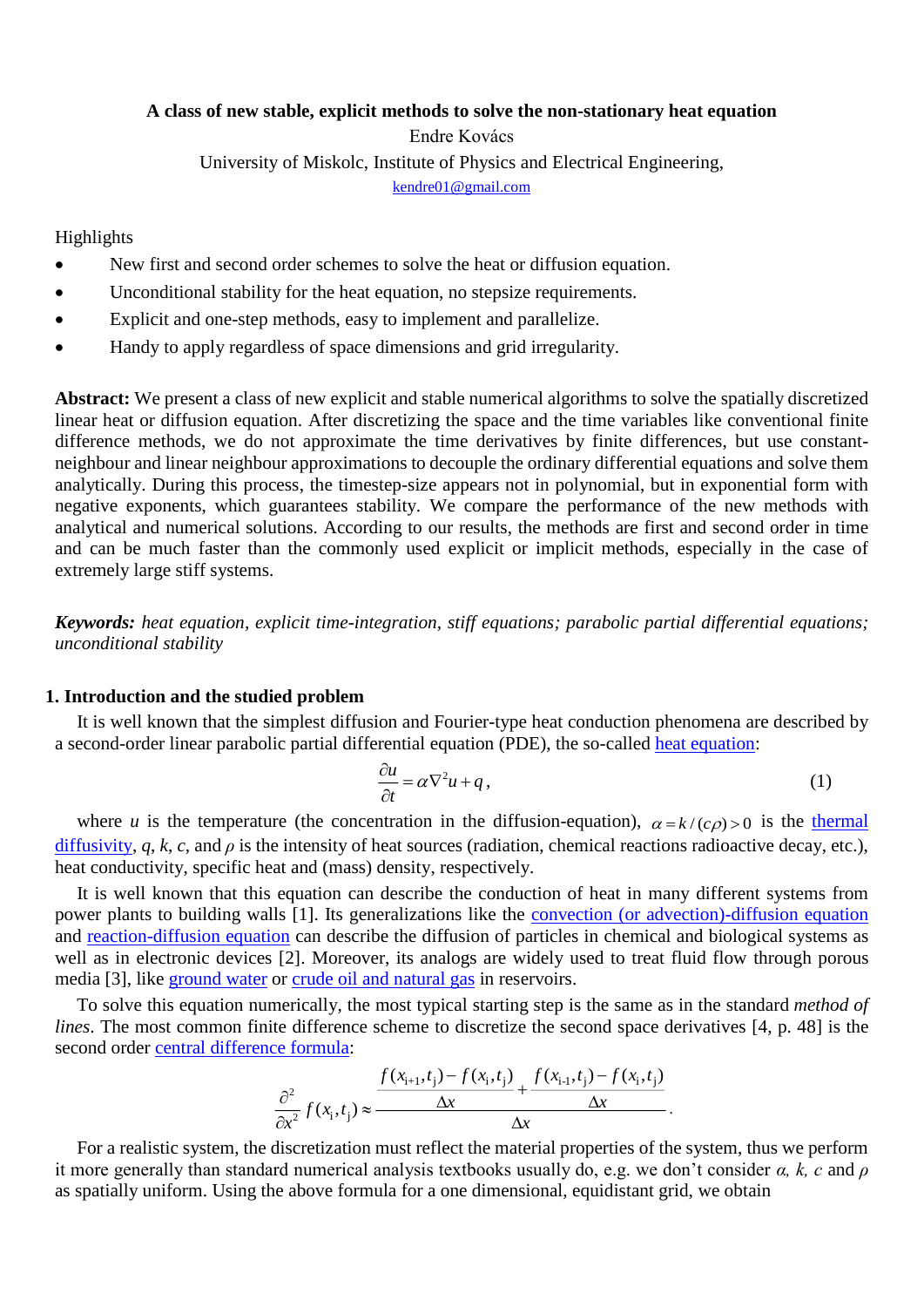$$
\frac{\partial u}{\partial t}\bigg|_{x} = \frac{1}{\Delta x \cdot c\bigg|_{x} \rho\bigg|_{x}} \bigg(k\bigg|_{x+\frac{\Delta x}{2}} \cdot \frac{u(x+\Delta x) - u(x)}{\Delta x} + k\bigg|_{x-\frac{\Delta x}{2}} \cdot \frac{u(x-\Delta x) - u(x)}{\Delta x}\bigg) + q\bigg|_{x}.
$$

Now we change to cell variables:

$$
\frac{du_i}{dt} = \frac{A}{c_i \rho_i A \Delta x} \left( k_{i,i+1} \cdot \frac{u_{i+1} - u_i}{\Delta x} + k_{i-1,i} \cdot \frac{u_{i-1} - u_i}{\Delta x} \right) + Q_i,
$$

where  $u_i$  is the temperature of the cell *i*,  $C = c \cdot m = c\rho V$  is the heat capacity of the cell in [J/K] units (*m* is the mass,  $V = A\Delta x$  is the volume of the cell). We introduce two other quantities, the heat source term *Q*,

$$
Q_{i} = \frac{1}{V_{i}} \int_{V_{i}} q dV \approx q, \text{ in } \left[\frac{K}{s}\right] \text{units} ,
$$

and the <u>thermal resistance</u>  $R_{ij}$ ij  $R_{ii} = \frac{\Delta x}{\Delta t}$  $k_{::}A$  $=\frac{\Delta x}{\Delta t}$  in [K/W] units. In case of an irregular grid, the distances between the

cell-centres are  $d_{ij} = (\Delta x_i + \Delta x_j)/2$  and the resistances can be approximated as  $R_{ij} \approx \frac{d_{ij}}{k}$ ij ij ij *d R*  $\approx \frac{u_{ij}}{k_{ii}A_{ii}}$ .

Using these notations we obtain

$$
\frac{du_i}{dt} = \frac{u_{i-1} - u_i}{R_{i-1,i}C_i} + \frac{u_{i+1} - u_i}{R_{i+1,i}C_i} + Q_i.
$$

For a standard one dimensional homogeneous system with an equidistant grid, this would take a more familiar form:

$$
\frac{du_{i}}{dt} = \alpha \frac{u_{i-1} - 2u_{i} + u_{i+1}}{(\Delta x)^{2}} + Q_{i}.
$$

We prefer to use the **ODE** system for a general (possibly unstructured) grid, which gives the time derivative of each temperature independently of any coordinate-system:

$$
\frac{du_i}{dt} = \sum_{j \neq i} \frac{u_j - u_i}{R_{i,j}C_i} + Q_i.
$$
\n
$$
\frac{d\vec{u}}{dt} = M\vec{u} + \vec{Q},
$$
\n(2)

In a matrix-form, we have

where an off-diagonal 
$$
m_{ij} = 1/(R_{ij}C_i)
$$
 element of the *M* matrix can be nonzero only if the cells *i* and *j* are  
neighbors. From this point, all summations are going over the neighbours of the actual cell, which will be  
denoted by  $j \in n(i)$ . Unless stated otherwise, we consider closed (zero Neumann) boundary conditions, i.e. the  
edge of the examined domain is thermally isolated regarding conductive type heat transfer. In order to help  
the reader to imagine, we present the arrangement of the variables in Fig 1. for a 2D system of 4 cells. We  
emphasize that the shape and arrangement of the cells are not necessarily regular.



Figure 1 Notations in the case of 4 cells. The outer double line represents thermal isolation and the inner thin lines represent cell borders. The red double arrows are for conductive heat transport through the resistances  $R_{ij}$  while  $Q_4$  is an external heat source. For this simple system, the differential equation in matrix form is the following: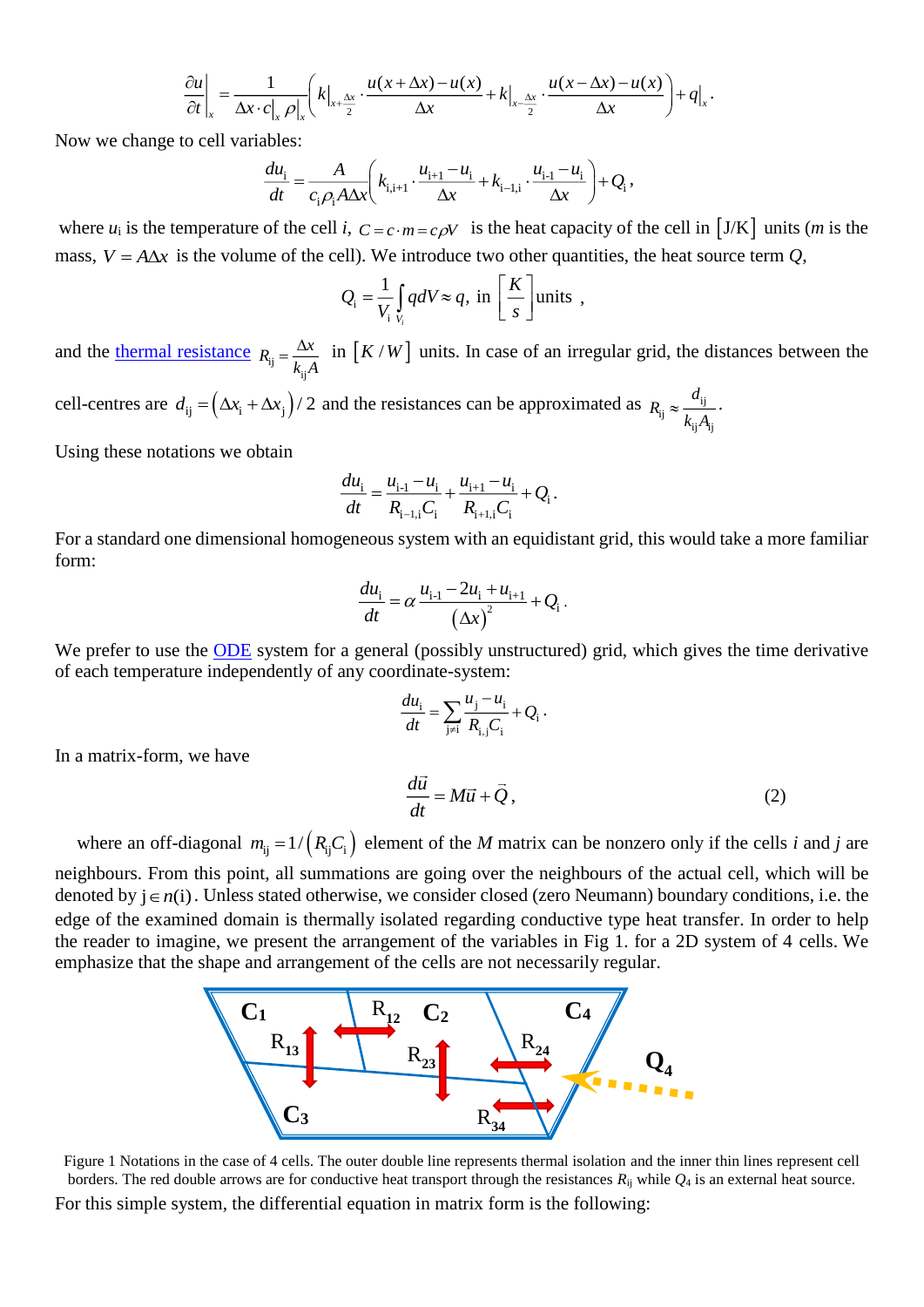$$
\frac{d}{dt} \begin{pmatrix} u_1 \\ u_2 \\ u_3 \\ u_4 \end{pmatrix} = \begin{pmatrix} \frac{-1}{C_1 R_{12}} + \frac{-1}{C_1 R_{13}} & \frac{1}{C_1 R_{12}} & \frac{1}{C_1 R_{13}} & 0 \\ \frac{1}{C_2 R_{12}} & \frac{-1}{C_2 R_{12}} + \frac{-1}{C_2 R_{23}} + \frac{-1}{C_2 R_{24}} & \frac{1}{C_2 R_{23}} & \frac{1}{C_2 R_{24}} \\ \frac{1}{C_3 R_{13}} & \frac{1}{C_3 R_{23}} & \frac{-1}{C_3 R_{13}} + \frac{-1}{C_3 R_{23}} + \frac{-1}{C_3 R_{34}} & \frac{1}{C_3 R_{34}} \\ 0 & \frac{1}{C_4 R_{24}} & \frac{1}{C_4 R_{3}} & \frac{-1}{C_4 R_{3}} + \frac{-1}{C_4 R_{3}} + \frac{-1}{C_4 R_{3}} \end{pmatrix} \begin{pmatrix} u_1 \\ u_2 \\ u_3 \\ u_4 \end{pmatrix} + \begin{pmatrix} Q_1 \\ Q_2 \\ Q_3 \\ Q_4 \end{pmatrix}.
$$
\nOne can see that the size of the matrix grows quadratically with the number of cells, thus the number of

.

One can see that the size of the matrix grows quadratically with the number of cells, thus the number of elements of the matrix is inversely proportional with the 4th power of the diameter of the blocks (for a fixed 2D system) and with the 6th power of the diameter in 3D. On the other hand, in real systems, the physical properties like the specific heat and the heat conductivity can widely vary from point to point [1, p. 15]. Therefore the magnitude of the matrix elements and thus the eigenvalues may have a range of several orders of magnitude, which means that the problem can be severely stiff. As the conventional explicit methods are only conditionally stable, they are inappropriate to solve these kinds of problems, because unacceptably small timesteps would be required. That is why implicit methods are almost exclusively used, as they have good stability properties. However, they require the solution of an algebraic equation system at each time-step, usually by iterative methods. As the parallelization of these methods is nontrivial, the solution is still rather slow, especially when the matrix is huge, and in more than one space dimension, where the matrix is not tridiagonal. The simulation is especially challenging in the oil industry, where they have to deal with [multiphase flow](https://en.wikipedia.org/wiki/Multiphase_flow) in underground reservoirs with a diameter as large as tens of kilometres containing heterogeneous fractured porous media [5]. To overcome the difficulties, sophisticated techniques have been developed, among which we mention only a few. The most time-consuming part of the simulation is the solution of the sequences of large, often ill-conditioned linear systems of equations. To accelerate the convergence rate and to avoid divergence, more and more effective preconditioners are applied, e.g. the two stage preconditioner of White et al., see [6] and the references therein. Another powerful idea is the application of a multigrid system, i.e. a hierarchy of discretization. First, geometric multigrid methods appeared, which used grids with different resolutions when the variables of the PDE were discretized. On the other hand, [algebraic multigrid](https://en.wikipedia.org/wiki/Multigrid_method#Algebraic_MultiGrid_(AMG)) (AMG) methods construct their hierarchy of operators directly from the system matrix thus they can be used regardless of the geometry of the simulated system. Nowadays especially AMG methods are used by some [commercial](https://www.afs.enea.it/project/neptunius/docs/fluent/html/th/node385.htm) and open-source software as well [7], but hybrid solutions have also been developed and applied, which combine algebraic and geometric methods [8], [9]. Moreover, dynamic local grid refinement methods, like Algebraic Dynamic Multilevel (ADM) method, employ high-resolution grids only where and when necessary [10].

Not everyone is aware that there are explicit methods with better stability properties. The textbook example is the [Dufort-Frankel](http://www.cmth.ph.ic.ac.uk/people/a.mackinnon/Lectures/compphys/node35.html) scheme, but we have to mention Runge–Kutta–Chebyshev methods [11], the Hopscotch method [12], [13], Alternating Direction Explicit (ADE) and Alternating Group Explicit (AGE) methods [14]– [16], the D'Yakonov fully explicit variant of the iterative alternating decomposition method [17] and the positivity preserving schemes of other research groups [18], [19]. However, the investigation and application of these methods are relatively rare (see for example [20]–[23]) and implicit methods are widely considered to be superior [24][25]. One of the main reasons of this underestimation must be that these explicit methods have other disadvantages. For example, they can only be conditionally convergent or consistent, less accurate or complicated to code, or they can hardly be applied for irregular grids [26], [27, p. 224], [28]–[30].

One may conclude that known methods are not really convenient for this purpose. In order to fill this gap, we started to elaborate a class of fundamentally new explicit methods. The simplest, first order member of this class has been already published [31]. In the next section, we introduce the new algorithms and describe their properties. We have been comparing the results produced by our methods with a few analytical and plenty of numerical results as well. We present here one analytical case in section 3 and two numerical cases in sections 4 and 5. Finally, we summarize the conclusions and the possible directions of our subsequent research in section 6.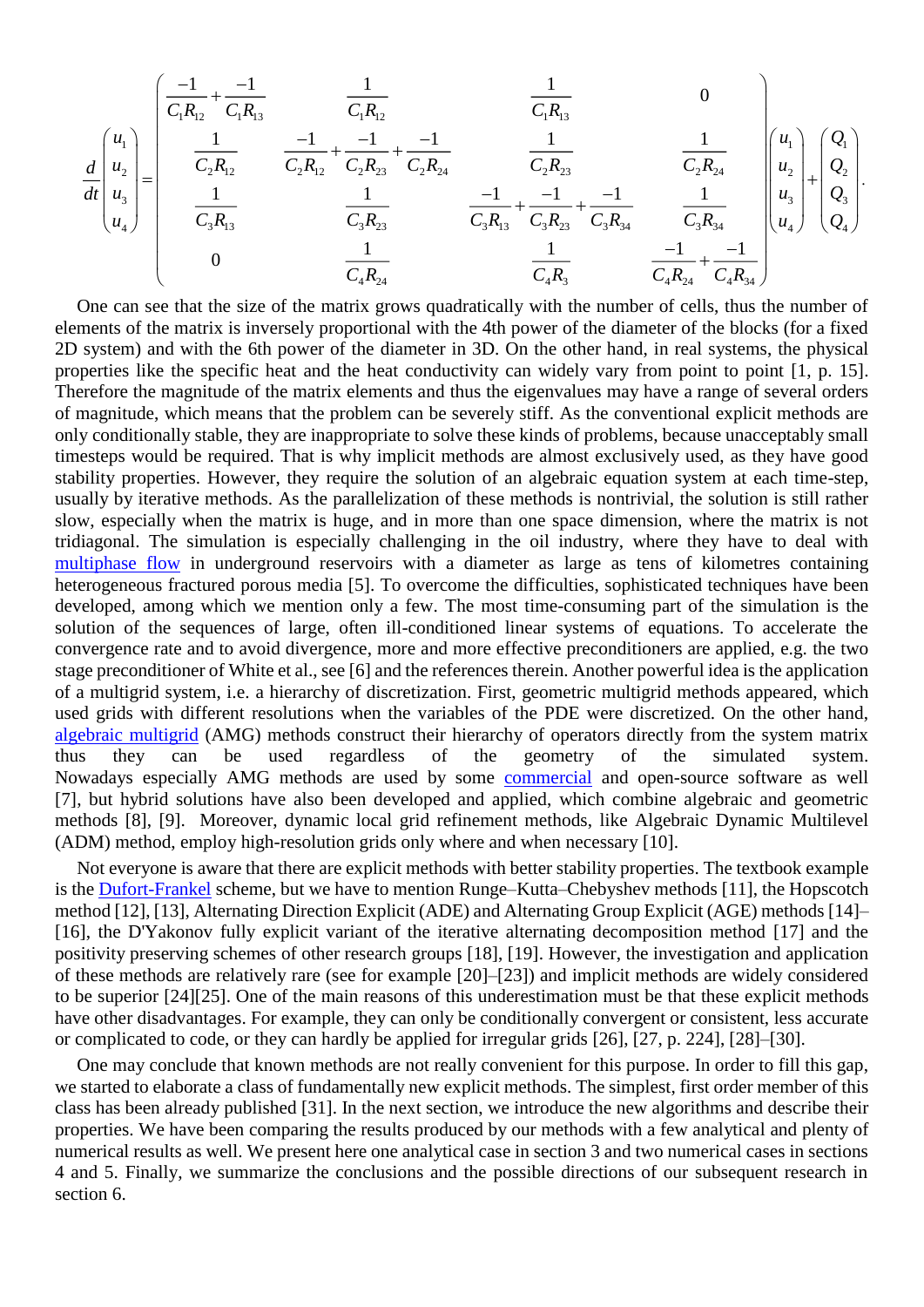### **2. The description of the methods**

Now we introduce the new methods to solve the ODE system (2) through the following steps.

**1a**) At the predictor step, we make an approximation: when we calculate the new value of a variable  $u_i^{n+1}$ , we neglect that other variables are also changing during the timestep  $h = \Delta t$ . It means that we consider  $u_j$  a constant if  $j \neq i$ , so we have to solve *uncoupled*, linear ODEs:

$$
\frac{du_i}{dt} = a_i - \frac{u_i}{\tau_i},\tag{3}
$$

where we introduced  $a_i = \sum_{j \in n(i)} a_j$  $a_i = \sum_{i \in n(i)} m_{ij} u_i^n + Q_i$ , and the characteristic time or <u>time-constant</u> of the cell  $\tau_i = -1/m_{ii} = C_i / \sum_{j \in n(i)} 1/R_{ij}$ , while  $u_i^n$  are the temperatures at the beginning of the *n*th timestep. Although this approximation may look similar to the explicit Euler method, the crucial difference is that we do not fix the actual variable  $u_i$  to its initial value (we fix only the neighbours), but keep it as a variable. It means that we still have *differential* equations and not *difference* equations.

**1b)** It is easy to solve (3) **analytically**. We use this solution at the end of the timestep as the predictor values:

$$
u_{i}^{n+1, pred} = u_{i}^{n} \cdot e^{-\frac{h}{\tau_{i}}} + a_{i} \tau_{i} \cdot \left(1 - e^{-\frac{h}{\tau_{i}}}\right).
$$
\n(4)

If we accepted these predictor values as final results at the end of the timestep, we would obtain a one-stage first order method, which could be called "**constant**-**neighbour** method" or CN1, while the concrete values can be denoted as  $u_i^{\text{CN1}}$  $u_i^{\text{CN1}}$  or simply  $u_i^{\text{CN}}$  $u_i^{\text{CN}}$ .

**2a)** During the corrector step, we make a more realistic assumption that the neighbouring variables *u*j, of the actual cell *u*<sup>i</sup> are changing **linearly**. For each cell *i* we can introduce an aggregated or effective slope for the neighbours:

$$
s_{\rm i}=\frac{a_{\rm i}^{\rm pred}-a_{\rm i}}{h}\,,
$$

where  $a_i^{\text{pred}} = \sum_{j \in n(i)}$ pred i  $\sum_{j \in n(i)} n_{ij}$ n+1,pred  $a_i^{\text{pred}} = \sum_{j \in n(i)} m_{ij} u_j^{\text{n+1,pred}}$  contains the predictor values of all the neighbours. Using this approximation we obtain a new uncoupled ODE system:

$$
\frac{du_i}{dt} = s_i t + a_i - \frac{u_i}{\tau_i} \tag{5}
$$

**2b)** It is still not difficult to solve eq. (4) analytically. We use the solution of it at the end of the timestep to provide us the corrected values:

$$
u_{i}^{n+1} = u_{i}^{n} e^{-\frac{h}{\tau_{i}}} + (a_{i} \tau_{i} - s_{i} \tau_{i}^{2}) \left( 1 - e^{-\frac{h}{\tau_{i}}} \right) + s_{i} \tau_{i} h . \tag{6}
$$

With these 2a-b steps we obtain a second order method, which can be called "**linear**-**neighbour** method" and abbreviated by LN2.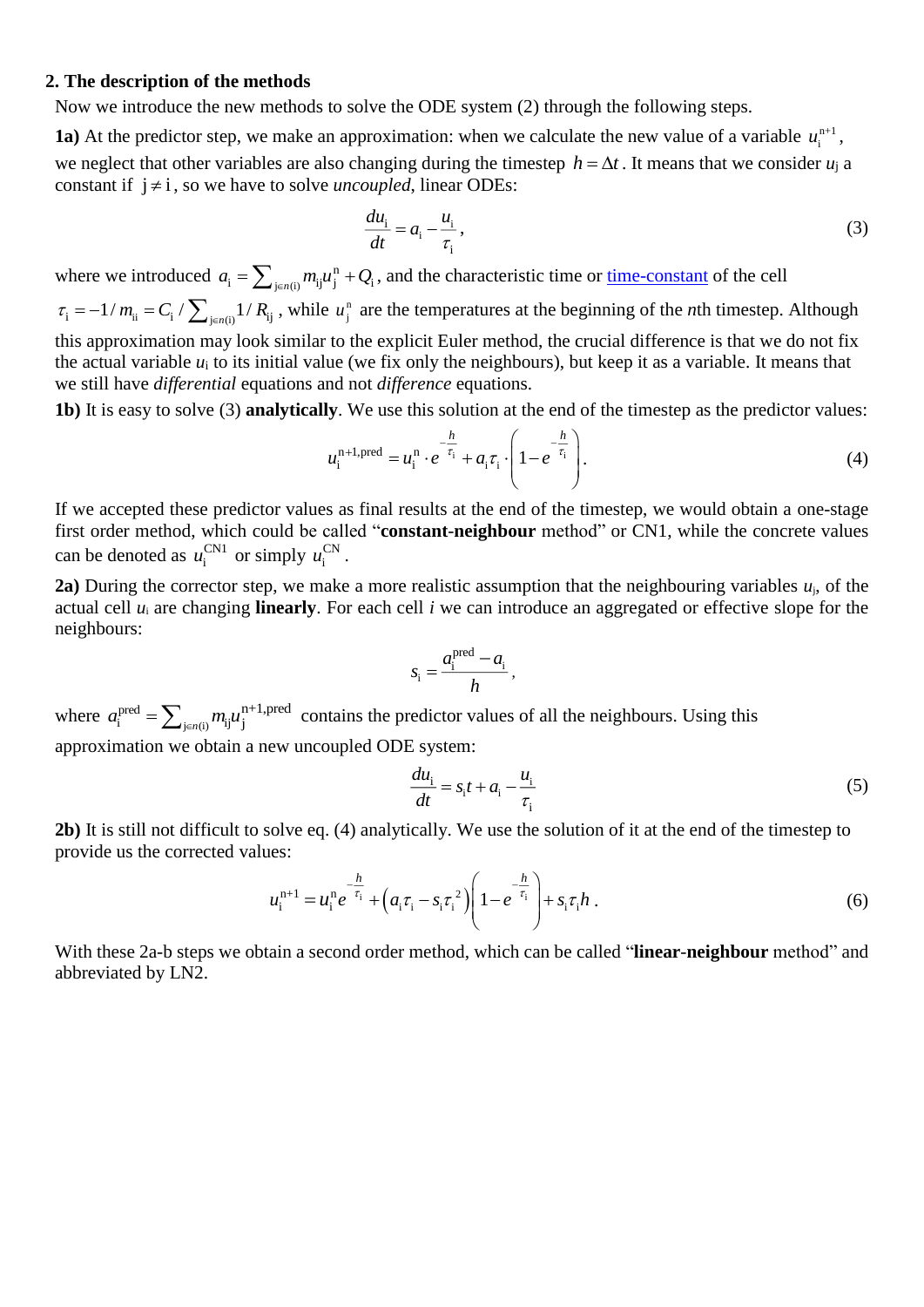

Figure 2 Visualization of the methods for a two-cell system. a) The continuous red line represents the  $u_2$  variable in the second cell, which is considered constant during the timestep, while *u*1, denoted by thick blue dashed line, is approaching it exponentially as in equation (4). b) At the second, linear-neighbour stage,  $u_2$  is going up linearly to  $u_2$ =4 because of the external source, thus  $u_1$ is approaching it according to formula (6).

It is possible to iterate both methods in the following way.

**3a**) Iteration of the constant-neighbour method. When, after completing step 1b), and we have  $u_i^{\text{n+1,pred}}$ , we calculate new  $a_i$ -s:  $a_i = \sum_{j \in n(i)} a_j$  $a_i = \sum_{i \in n(i)} m_{ij} u_j^{n+1, pred} + Q_i$ . Now we can substitute these back to the ODE system (3) and after step 1b) again we obtain new  $u_i^{n+1, pred}$  values. If we accepted it, this would be a two-stage CN method, briefly CN2. Then we can repeat this 3a) step again and again to get new  $u_i^{\text{n+1,pred}}$  $u_i^{\text{n+1,pred}}$  for CN3, CN4 etc., denoted by  $u_i^{\text{CN2}}, u_i^{\text{CN3}}, \dots$  It means that the actual variable  $u_i$  will, in each iteration step, exponentially tend to a new estimation of the neighbour's values.

**3b**) Iteration of the linear-neighbour method. After finishing step 2b) we can use the  $u_i^{n+1}$  $u_i^{n+1}$  corrected values as predictors, obtain new  $a_i^{\text{pred}}$  and  $s_i$  and solve (5) again as it is explained at step 2b). If we do it once, we obtain a three-stage method (steps 1, 2 and 2 again), which can be denoted by LN3. We can go on with this iteration to obtain a four-stage method LN4, then LN5, etc. As the CN and LN methods have the same starting step 1a) and 1b), the LN1 method is the same as the CN1.

With these formulas we try to imitate the real physical processes in nature. In reality, if a system is thermally isolated, the temperature of each region of the system is approaching the equilibrium, which is the average temperature of the system. The speed of this process is inversely proportional to the heat capacity of the region and to the thermal resistance of the boundary of the region. We tried to apply this physical principle, even if it implies that the method cannot be made applicable generally for PDEs.

Regarding the above-mentioned convergence properties of the methods, we have the following convergence theorem, which is proved in Appendix A.

**Theorem 1.** The CN1, CN2, ..., (Constant Neighbour) methods are at least first order, the LN2, LN3, … (Linear Neighbour) methods are at least second order numerical methods for the general

$$
\frac{d\vec{u}}{dt} = M\vec{u} + \vec{Q} , \quad \vec{u}(t=0) = \vec{u}(0)
$$

linear ODE initial value problem, where M is an arbitrary constant matrix, while Q and  $\vec{u}(0)$  are arbitrary vectors.

Before considering the stability properties of the schemes, we remind the reader that absolute stability means that arbitrarily large timesteps yield a bounded solution for the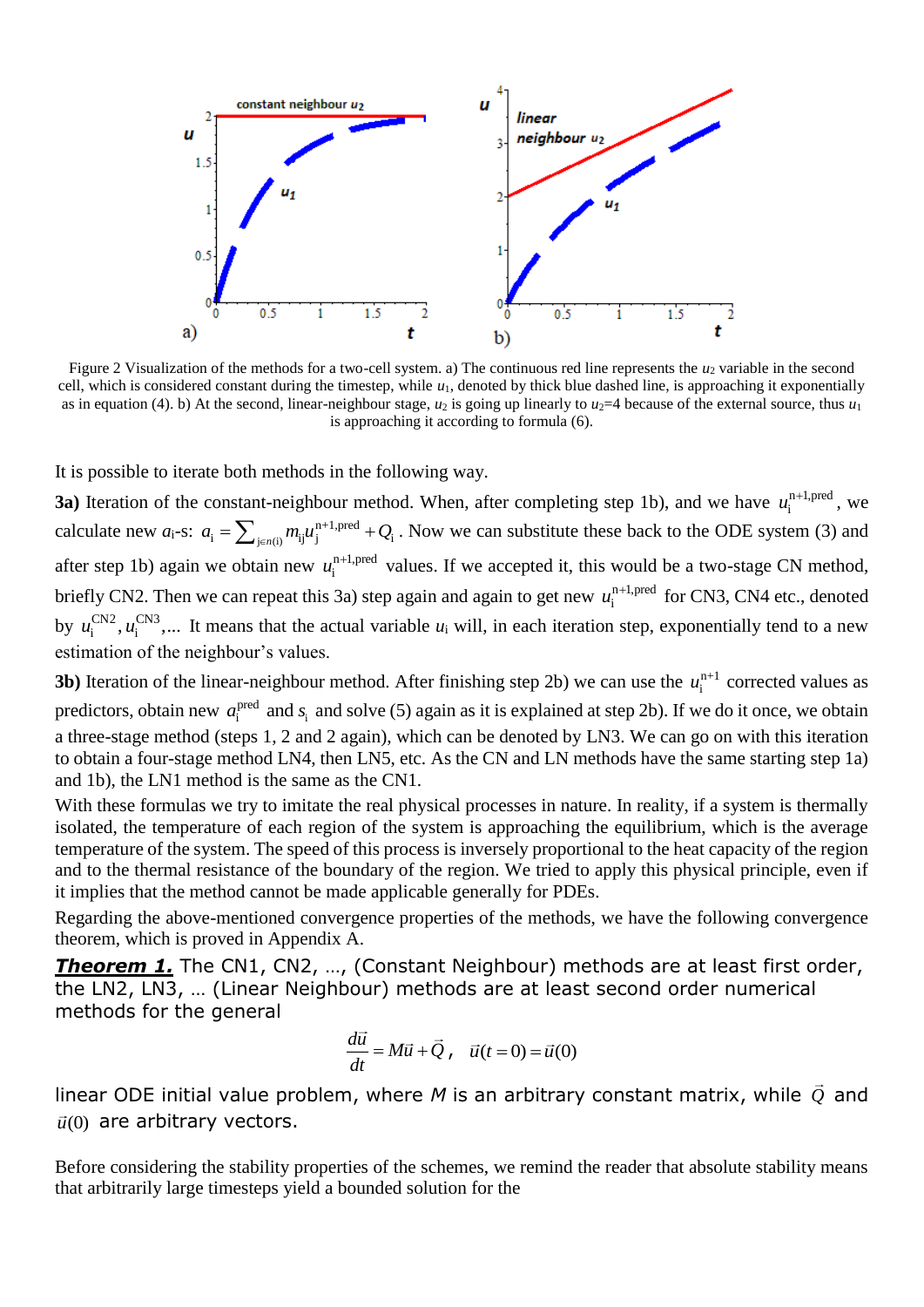$$
\frac{du}{dt} = -\lambda u, \ \lambda > 0
$$

scalar equation [32, p. 13]. We note that no explicit Runge-Kutta methods fulfil this requirement which limits their use for solving PDEs [32, p. 24]. Now, for this scalar equation, i.e. in the case of one cell, our methods provide the analytical solution, thus, in this sense, they are trivially A-stable. We therefore examine the stability when  $u$  is a vector, as it is always the case for spatially discretized PDEs. Unlike conventional explicit methods (like Runge-Kutta), formula (4) and (6) use a non-polynomial expression of the timestep-size *h* to calculate the new values of the variable *u*. At the first stage, the temperature of each cell tends to the temperature of its neighbours, more precisely to  $a_i \tau_i$ , which is the weighted average of the temperatures of the neighbouring cells. This can be formulated in the following theorem.

*Theorem 2. In case of the heat equation, when the Qi source terms are zero, the new values*  $u_i^{\text{CN1}}, u_i^{\text{CN2}}, u_i^{\text{CN3}}$  $u_i^{\text{CN1}}, u_i^{\text{CN2}}, u_i^{\text{CN3}}, \dots$  and  $u_i^{\text{LN1}}\left(=u_i^{\text{CN1}}\right), u_i^{\text{LN2}}, u_i^{\text{LN3}}$  $u_i^{\text{LNI}}\bigl(=u_i^{\text{CNI}}\bigr), u_i^{\text{LNI}}, u_i^{\text{LNS}}, ...$  are the <u>convex combination</u> of the *initial values*  $u_j(0)$ , j=1,..., N *.* 

This theorem is proved in Appendix B. That is why the result is always bounded by the initial extreme temperatures, which implies that the methods cannot be unstable for the heat equation, the stepsize can be arbitrarily large.

We summarize the most important properties of this class of methods in the following points.

- 1) They are obviously **explicit**; one can calculate the new values without solving an equation system or even without using matrices. It also implies that the process is easily parallelizable.
- 2) They are convergent, i.e. the solution converges to the exact solution of the discretized ODE system when the stepsize *h* tends to zero. More specifically, the CN methods are at least **first order**, while the LN methods are at least **second order** in time.
- 3) We state that they are **stable** for heat conduction type problems, because the  $u_i^{n+1}$  $u_i^{n+1}$  new value of the variable

is the weighted average (convex combination) of  $u_i^n$  and its neighbours  $u_j^n$ . Using these methods one can

be sure that the solution automatically follows the Maximum and Minimum principles [32, p. 87], i.e. the extreme values of *u* occur among the initial values (in the homogeneous  $Q=0$  case, of course). This automatically implies that positivity is always preserved in the absence of heat sinks.

4) They are **one-step** methods in the sense that when we calculate  $u_i^{n+1}$  $u_i^{n+1}$ , we use only values  $u_j^n$  at the beginning of the timestep, thus there is no need to store the  $u_i^{n-1}$  $u_j^{n-1}, u_j^{n-2}$  $u_j^{n-2}$ ,... values of the variable at previous timesteps,

i.e. the memory requirements are minimal.

- 5) They can be easily applied regardless of space dimensions, grid irregularity and inhomogeneity of the heat conduction medium.
- 6) According to our numerical experiments, the CN*i* and LN*i* iterations are always convergent when  $i \rightarrow \infty$ , however, they do not converge to the exact solution for any fixed timestep *h*. This statement is still waiting to be proved analytically; we managed to prove it only for special cases like a system consisting of two cells. We will show that a small number of iterations can significantly improve the accuracy, but no one should iterate too much in case of these methods.

We have to emphasize that these methods are **not** [Finite Difference Methods](https://www.sciencedirect.com/topics/engineering/finite-difference-method) (FDM) o[r Finite Volume Methods](https://www.sciencedirect.com/topics/engineering/finite-volume-method) (FVM), even if they bear some resemblance to them. Here time derivatives are not approximated as in FDM and fluxes are not used as in FVM. Our methods are not conservative like FVM, and until now we were not able to find a conservative modification of it. Because of the exponential terms, our methods might also seem to be similar to the so-called [exponential integrators.](https://en.wikipedia.org/wiki/Exponential_integrator) However, those methods use matrix exponentials [33], while we do not even need to use matrices during the calculation, thus our methods are fundamentally different from those.

## **3. Verification: comparison with an exact result**

We solve PDE (1) on the interval  $[0, \pi]$  with the following initial conditions: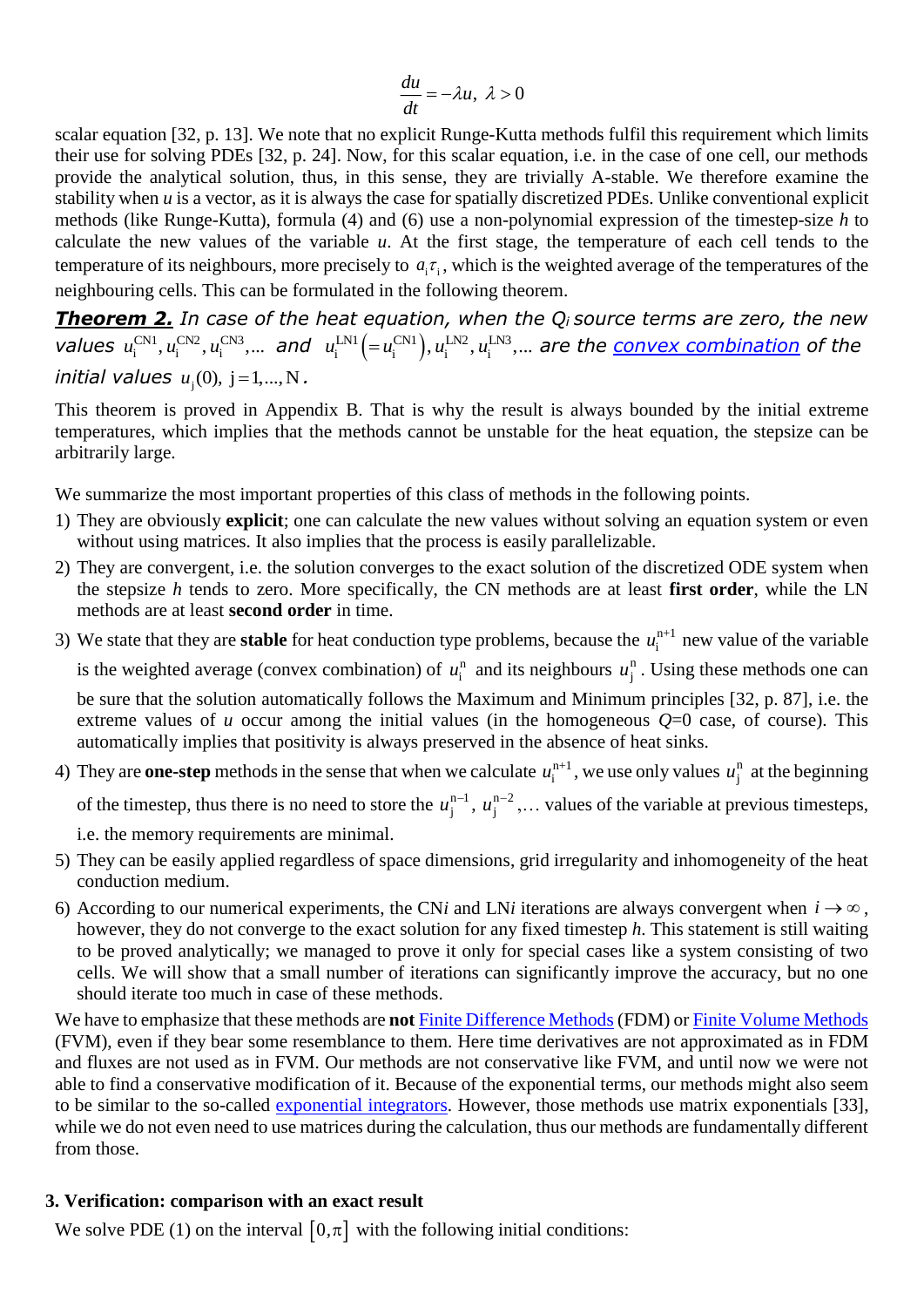$$
u(x,t=0) = 10\sin(x) + 77\sin(2x)
$$

and zero Dirichlet boundary conditions

$$
u(x=0,t) = u(x=\pi,t) = 0
$$

while  $q \equiv 0$ . It is easy to check that the analytical solution of this problem is

$$
u(x,t) = 10\sin(x)\exp(-t) + 77\sin(2x)\exp(-4t)
$$

We set the size of the spatial cells to  $\Delta x = \pi / 100 = 0.0314$ , such that the first and the last cell-centre are at 0 and  $\pi$  thus the number of cells are N=101. On Fig 3 one can see the global errors as a function of stepsize h. Error here means the maximum of the absolute value of the difference between the exact temperature and the temperature obtained by our numerical methods:

$$
\max_{i} |u_i^{\text{ex}}(t_{\text{fin}}) - u_i^{\text{num}}(t_{\text{fin}})|, \tag{7}
$$

where, in this case,  $t_{fin} = 1$ .



Figure 3 Maximum errors defined by formula (7) as the function of the timestep-size in case of our Constant- and Linearneighbour methods.

One can see that the error tends to a small nonzero value in all cases. This non-vanishing error is caused by the discretization of the space variable and tends to zero with  $\Delta x \rightarrow 0$ . We have to note here that the thorough investigation of the consistency of the methods must be done in the future. From the figure one might think that the LN3-5 methods have an order larger than 2. However, later we will see that this is not the case. We remind the reader that because of the exponential term, the expressions of the new variables n+1  $u_i^{n+1}$  contain the stepsize *h* up to infinite order and that can cause apparently different orders.

#### **4. Comparison with numerical results 1**

First we examined a regular rectangle-shaped lattice with  $50 \times 20 = 1000$  cells. Different random values were given to the capacities and to the resistances:

$$
C_i = 10^{(1-2\text{ rand})}
$$
,  $R_{x,i} = 10^{(1-2\text{ rand})}$ ,  $R_{y,i} = 10^{(1-2\text{ rand})}$ ,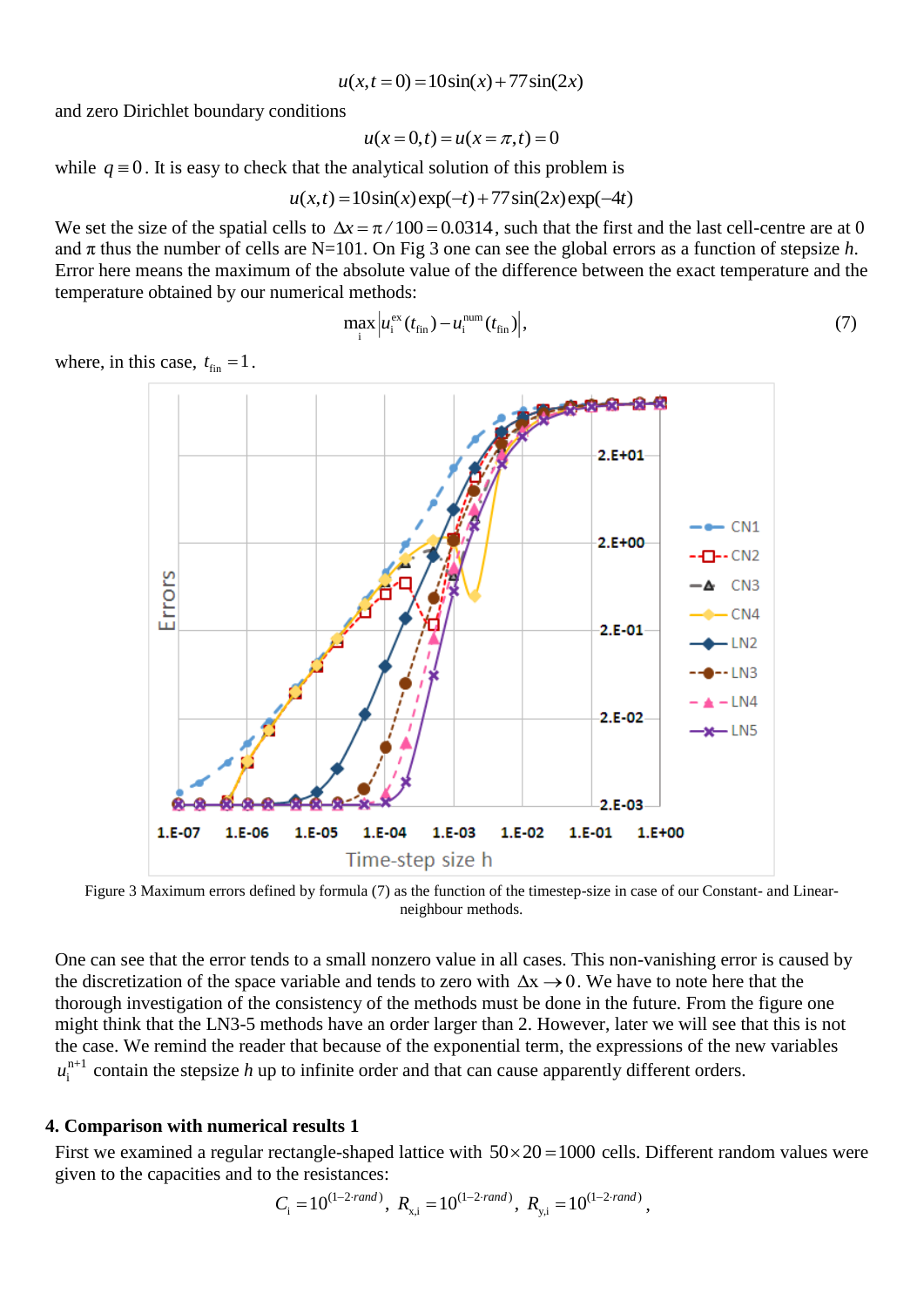where *rand* is a random number generated by the MATLAB uniformly in the  $(0,1)$  interval for each quantity. It means that these quantities followed a log-uniform distribution between 0.1 and 10. The initial temperatures had a uniform distribution between 0 and 1000,  $u_i(0) = 1000 \cdot (1 - rand)$  while the source-terms had a uniform distribution between -500 and 500,  $Q_i = 1000 \cdot (rand - 0.5)$ . The task was to solve this system for the temperatures between  $t_0$ =0s and  $t_{\text{FIN}}$ =1s.

The [stiffness ratio,](https://en.wikipedia.org/wiki/Stiff_equation#Stiffness_ratio) i.e. the ratio of the largest and smallest (nonzero) eigenvalues of the matrix, is  $5.36 \cdot 10^5$ . For the explicit Euler method (which is equivalent to the forward-time central-space FTCS scheme for the original PDE), the maximum possible timestep is

$$
h_{\text{MAX}}^{\text{EE}} = \left| \frac{2}{\lambda_{\text{m}}} \right| = 0.0085,
$$

above this threshold instability necessarily occurs. Here  $\lambda_m$  is (non-positive) eigenvalue of the matrix with the largest absolute-value. Albeit this problem is not extremely stiff, in order to obtain a reference solution, we used an implicit  $\frac{ode15s}{solver}$  of MATLAB with strict  $\frac{error}{tolver}$  tolerance ('RelTol' and 'Abstol' were  $10^{-12}$ ), where the letter *s* indicates that the codes were designed especially for stiff systems. In Fig. 4 and 5 we present the maximum error for the Constant-neighbour and the Linear-neighbour methods in case of different number of iterations as a function of the stepsize *h* while in Fig. 6 one can see all curves for large values of *h*. From the figures one can see that for small h, the global error decreases with the first power of the stepsize in case of the Constant-neighbour methods and with the second power for the Linear-neighbour methods, which confirms that the methods are first and second order respectively, except of course LN1, which is the same as CN1.



Figure 4 Maximum errors defined by formula (7) as the function of the timestep-size *h* in case of our Constant-neighbour methods. For  $h$ <0.001 the curves are almost identical, thus in this region the iteration makes no sense.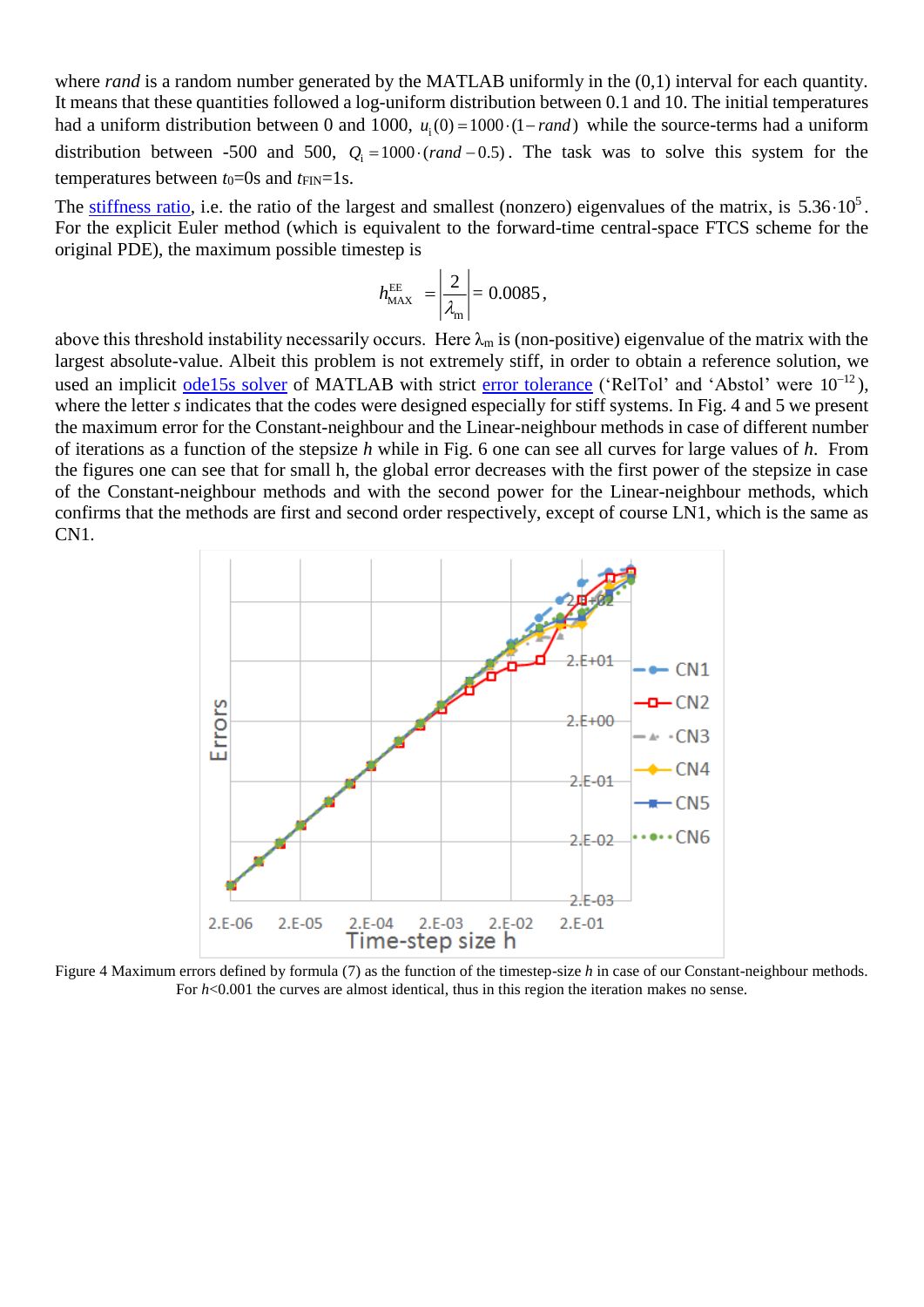

Figure 5 Maximum errors as the function of the timestep-size in case of our Linear-neighbour methods. We remind the reader that LN1 is the same as CN1.



Figure 6 Maximum errors as the function of the timestep-size in case of our Constant- and Linear-neighbour methods with different number of iterations for larger timestep-sizes.

We also examined the errors as the function of the number of iterations for fixed timestep-sizes. The results are presented in Fig. 7. It is interesting that the decrease of errors is not monotonous in the case of CN methods. We admit that currently we don't know the reason of this anomalous behaviour. At some specific cases a CN method performs extraordinary well, but it seems to be impossible to predict under which circumstances we can expect this.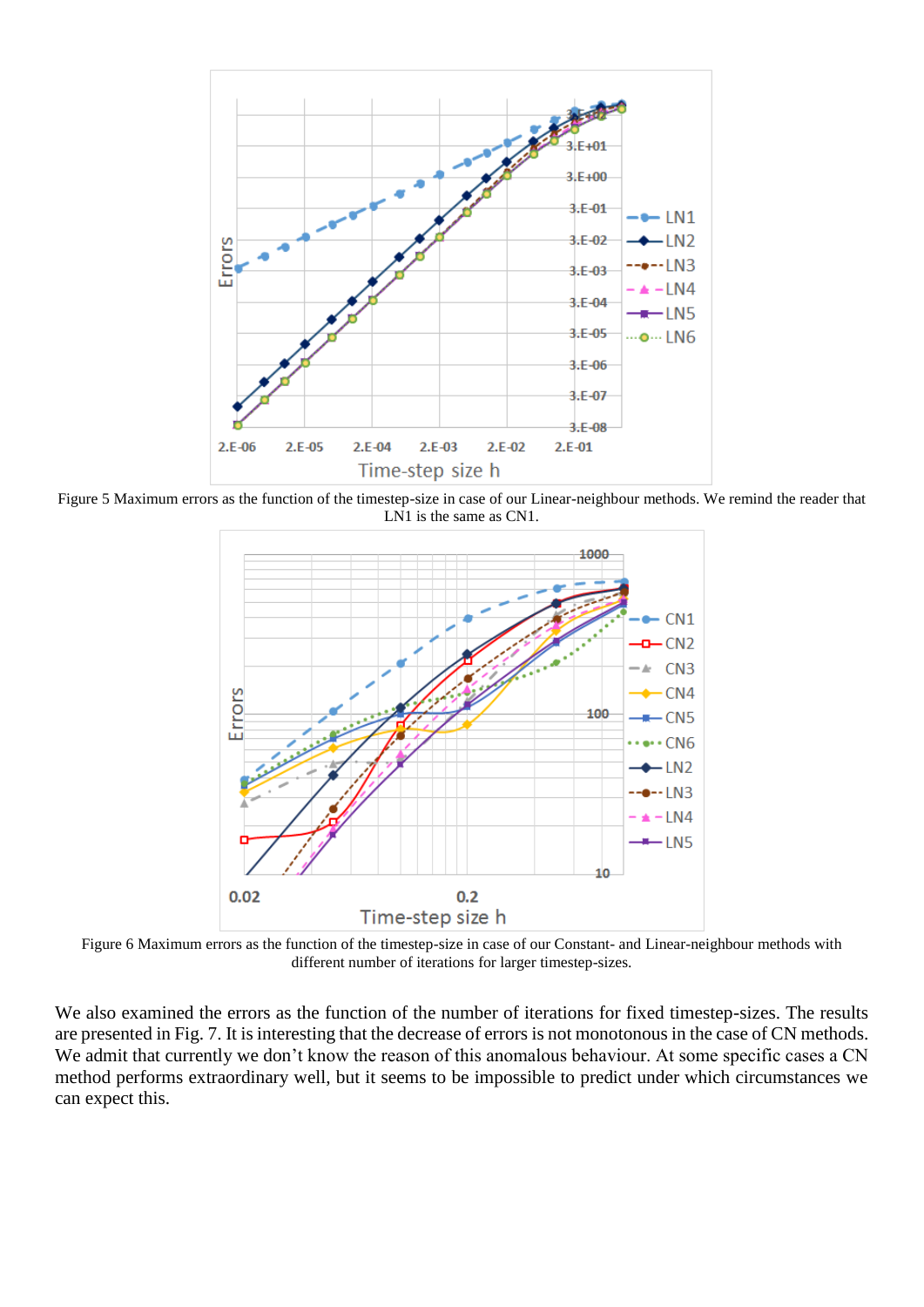

Figure 7 Maximum errors of CN and LN methods as the function of iteration number for different timestep-size

On the other hand, we can conclude that in case of Linear Neighbour methods, iteration systematically improves the precision. However, we still have to answer the question that more iterations or decreasing the timestep is a better decision. To answer that, we fixed the total number of iterations GITC which is the product of the number of iterations (or stages) per timestep and the number of timesteps. This quantity is almost strictly proportional to the total runtime, and we can examine the errors as a function of the number of iterations per timestep. In order to obtain more balanced information about the errors, we introduce two new error quantities. The first one, *SumD* is the sum of the deviations for all of the cells:

$$
SumD = \sum_{i=1}^{N} \left| u_i^{ex}(t_{fin}) - u_i^{num}(t_{fin}) \right|
$$
\n(8)

The second one is the sum of the same differences but weighted with the capacities,

$$
SEnD = \sum_{i=1}^{N} C_i \cdot \left| u_i^{ex}(t_{fin}) - u_i^{num}(t_{fin}) \right|,
$$
\n(9)

and thus it gives the error in terms of energy. It reflects the fact that a temperature deviance in a big cell has more significance in practice than in a tiny cell. As the number of cells is large, these errors are usually much larger than the previously defined maximum error. To make the graphical representation of them easier, we normalized them by the square root of the number of cells:

$$
SumDN = \frac{SumD}{\sqrt{N}}, \quad SEMDN = \frac{SEND}{\sqrt{N}}
$$
\n(10)

First, the Global Iteration Counter GITC were fixed to 420, the least common multiple of the first 7 positive integer numbers. It means that for one iteration-step (CN1=LN1) the timestep-size was  $t_{fin}$  / 420 = 0.00238, for LN2 it was twice as large, etc. The results can be seen in Fig. 8.

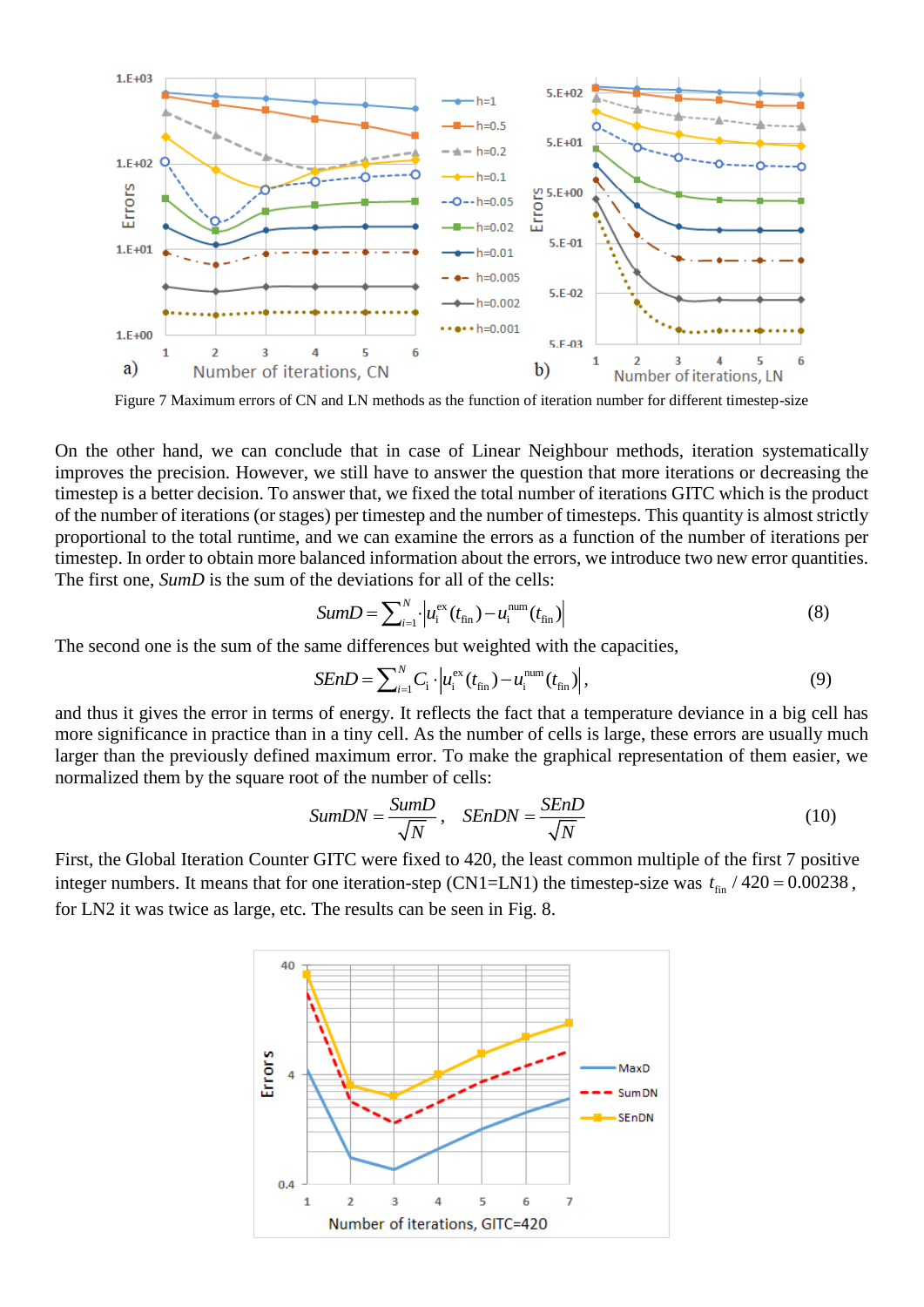Figure 8 Different errors of LN methods defined by formulas (7) and (10) as the function of the iteration number for fixed Global Iteration Counter (GITC=420). We emphasize that the timestep-size is also increasing with the number of iterations (from left to right in the diagram), thus the total running time is nearly constant.

We repeated this for larger global number of iterations (GITC=2100 and 10500) and presented the maximum errors in Fig. 9.



Figure 9 Maximum errors of LN methods as the function of the iteration number for 3 different Global Iteration Counter value.

Looking at Figures 8 and 9 we can conclude that it is worth to iterate three (one constant and then two linearneighbour stages) but not more, i.e. the LN3 method has the best performance.

In Table 1 we summarize some results obtained by MATLAB routines ode15s, [ode23s](https://uk.mathworks.com/help/matlab/ref/ode23s.html), [ode23,](https://uk.mathworks.com/help/matlab/ref/ode23.html) [ode23t](https://uk.mathworks.com/help/matlab/ref/ode23t.html) (with very loose error tolerance to increase the speed) and our methods CN2 and LN3. One can see that our methods are much faster than the conventional explicit or implicit methods, even without any optimization, adaptive stepsize control, parallelization or vectorization.

## **5. Comparison with numerical results 2**

The second system was a rectangle-shaped lattice with  $250 \times 20 = 5000$  cells. The capacities and the resistances followed a log-uniform distribution between 0.001 and 1000:

$$
C_i = 10^{(3-6\text{rand})}
$$
,  $R_{x,i} = 10^{(3-6\text{rand})}$ ,  $R_{y,i} = 10^{(3-6\text{rand})}$ ,

The initial temperatures were zero everywhere,  $u_i(0) = 0$  while the source-terms had a uniform distribution between -500 and 500,  $Q_i = 1000 \cdot (rand - 0.5)$ . The task was to solve this system for the temperatures between *t*0=0s and *t*FIN=1s.

The [stiffness ratio](https://en.wikipedia.org/wiki/Stiff_equation#Stiffness_ratio) is rather high,  $1.12 \cdot 10^{12}$ . For the explicit Euler method the maximum possible timestep is  $h_{\text{MAX}}^{\text{EE}} = 1.1 \cdot 10^{-6}$ . To obtain a reference solution, we used the same solver with the same error tolerance as in the previous section. In Fig. 10 and 11 we present the maximum error for the Constant-neighbour and the Linear-neighbour methods in case of different number of iterations as a function of the stepsize *h*.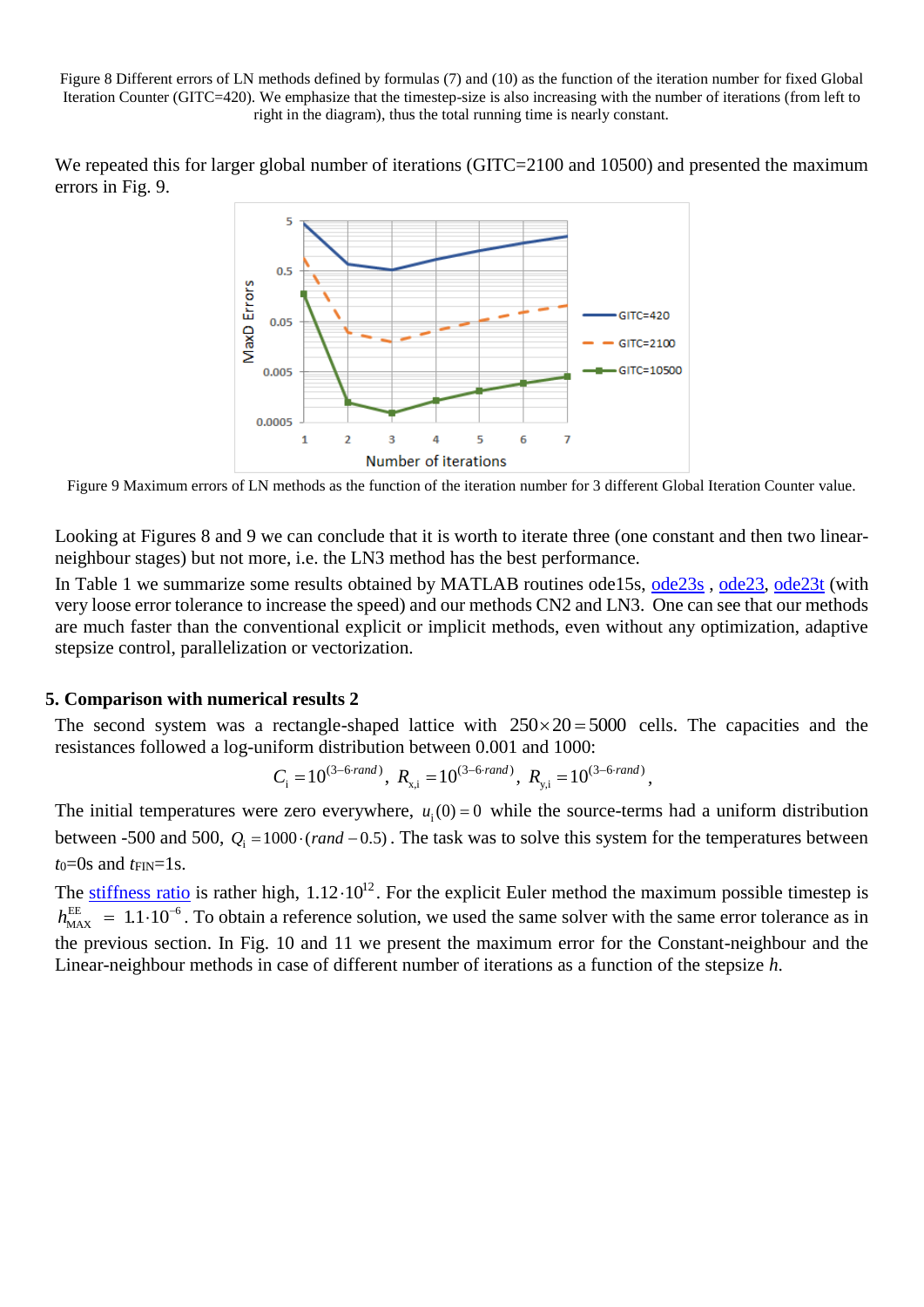

Figure 10 Maximum errors defined by formula (7) as the function of the timestep-size in case of the Constant-neighbour methods.



Figure 11 Maximum errors as the function of the timestep-size in case of the Linear-neighbour methods. We remind the reader that LN1 is the same as CN1.

One can see that the anomaly which was present only in the case of the CN methods in the previous section are now stronger and something similar appeared for the LN methods as well. To reveal the nature of these anomalies, we plan to test the methods for much larger and stiffer systems as well, but this will be possible only by using more powerful computers than we currently have.

We also examined the errors as the function of the number of iterations for fixed timestep-sizes. The results are presented in Fig. 12.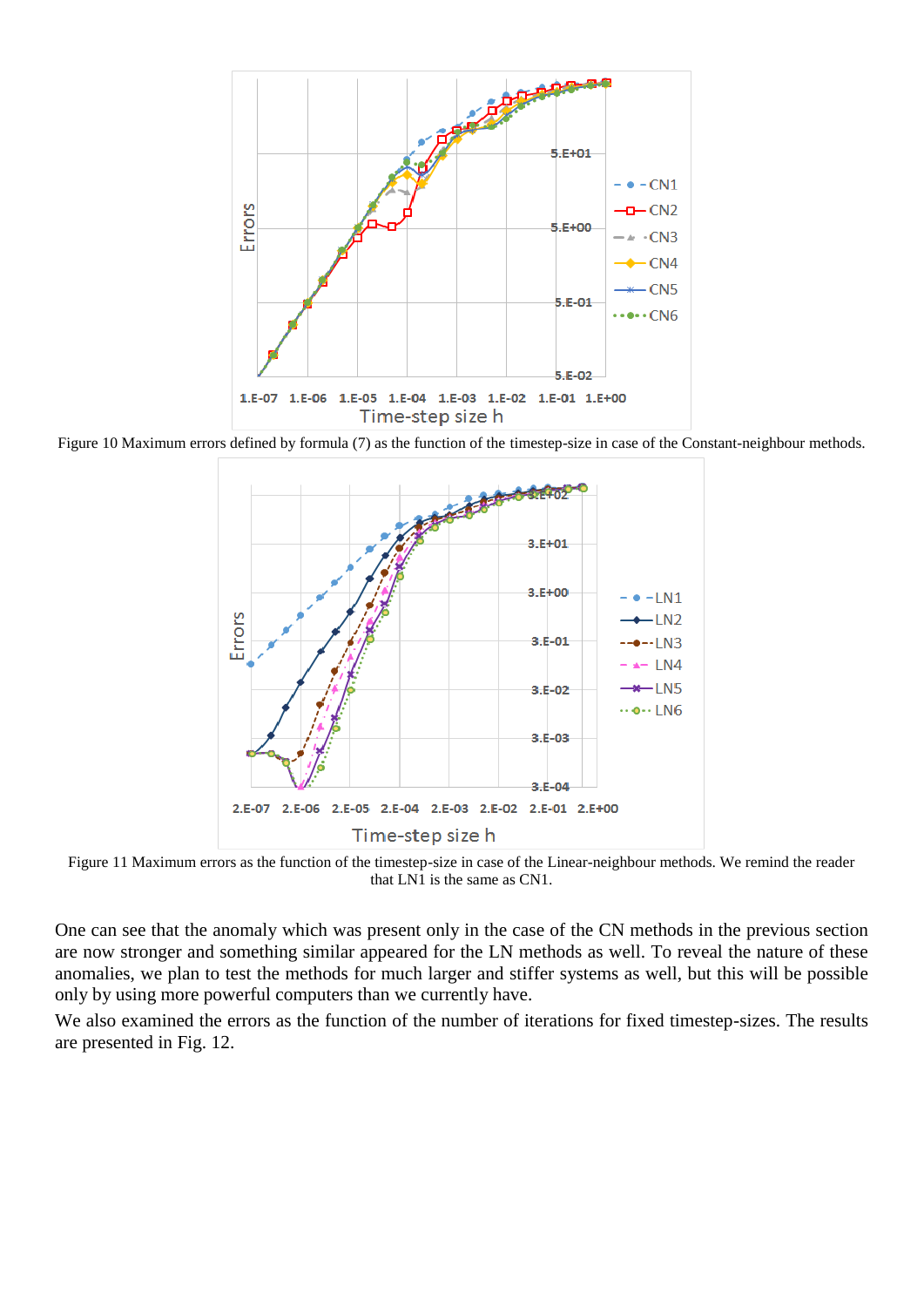

Figure 12 Maximum errors of CN methods as the function of the iteration number for different timestep-size

As in the previous case, one can conclude that (unlike in the case of the CN method,) the iteration of the Linear Neighbour method normally improves the precision. We also examined the errors for fixed total number of iterations GITC, which first was set to 840, then multiplied subsequently by five. The results can be seen in Fig. 13.



Figure 13 Maximum errors of LN methods as the function of the iteration number for 3 different Global Iteration Counter

In Table 2. we summarize some results obtained by MATLAB routines ode15s, ode23s and ode23t (with very loose error tolerance) and our methods CN2 and LN3. We note that the explicit solvers ode23 and ode45 were not able to provide any results, because for large error tolerance they failed to converge, while tightening the tolerance resulted in an error message "array exceeds maximum array size" after hours of running.

One can see that our methods are much faster than the conventional explicit or implicit methods if we set the same moderate precision requirements. One might think that the method CN2 for *h*=0.002 produces too large errors. However, the average error is only 2.97 and from Fig. 14 one can see that the results fit well to the reference curve.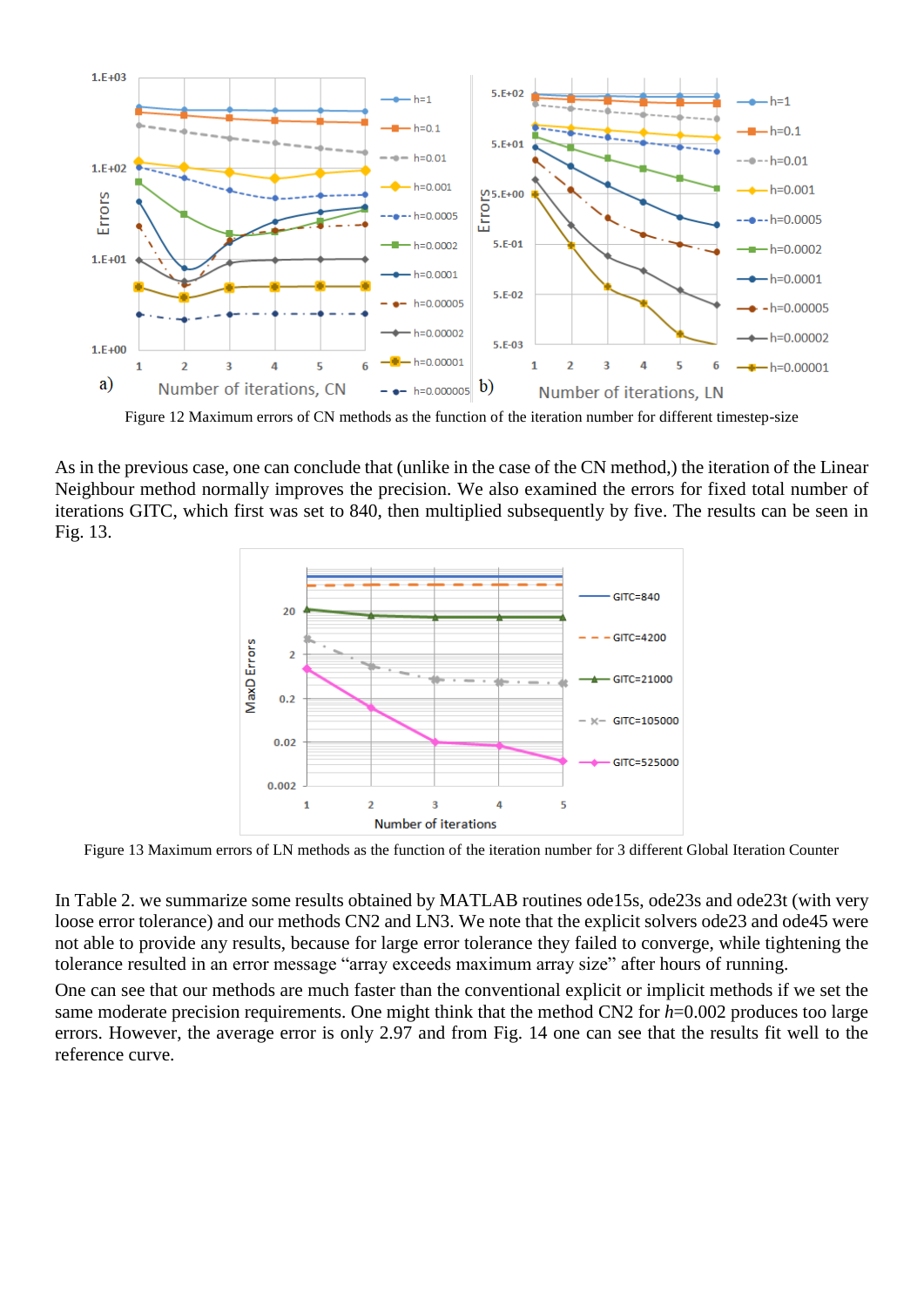

Figure 14 The variable *u* as a function of the space variable *x* for the first 100 cells. The blue line represents the high-precision solution while the orange dashed line with circles are the values produced by our CN2 algorithm for *h*=0.002 with orders of magnitude faster than the conventional solvers.

Bearing in mind that our methods can produce acceptable results with orders of magnitude faster than the wellestablished MATLAB routines, we emphasize that this is still a small system with 5000 cells, and for larger systems implicit methods have more serious drawbacks. We note that the reason we have not used larger number of cells for testing purposes is that our computer cannot solve them by implicit methods because of the too large memory requirements.

## **6. Conclusions and future work**

In this article we proposed a class of new explicit numerical algorithms to solve the spatially discretized non-stationary heat conduction or diffusion equation with external sources. The predictor "constantneighbour" method and its iterations are first order in time, while the "linear-neighbour" corrector step and its iterations provide second order methods. In the absence of external sources, the variables at the end of the timestep are the weighted average (convex combinations) of the values at the beginning of the timestep, thus the method is stable for arbitrarily large timestep-sizes. We presented the exact analytical proof of these statements in the Appendices.

We verified the algorithms by a comparison to a simple analytical solution of the original PDE, and then illustrated the performance of the methods in the case of two discretized 2D systems with inhomogeneous random parameters and initial conditions. According to numerical experiments, the proposed schemes are competitive, even without any optimization, adaptive stepsize control, parallelization or vectorization. Increasing the number of cells gives us increasing advantage over the implicit schemes while increasing stiffness makes our methods more competitive against the (conditionally stable) explicit schemes. However, we do not state that these methods are ideal when someone needs very high precision results. We usually found that the LN methods are significantly more accurate, but they are still only second order methods. We have already begun to seek higher-order versions of the methods. Besides this we have started or plan to start working in the following directions:

- Systematically investigate the consistency of the methods.
- Test the methods in case of real-life problems.
- Examine how parallel programming can accelerate the calculation.
- Develop the adaptive stepsize control version of the algorithms.
- Elaborate how they can be combined with the geometric multigrid methods.
- Extend the methods to more complicated equations like the advection-diffusion equation or to nonlinear cases when the parameters like the specific heat depends on the temperature as well.

To make progress towards these goals and implement other ideas, we are open to scientific collaboration.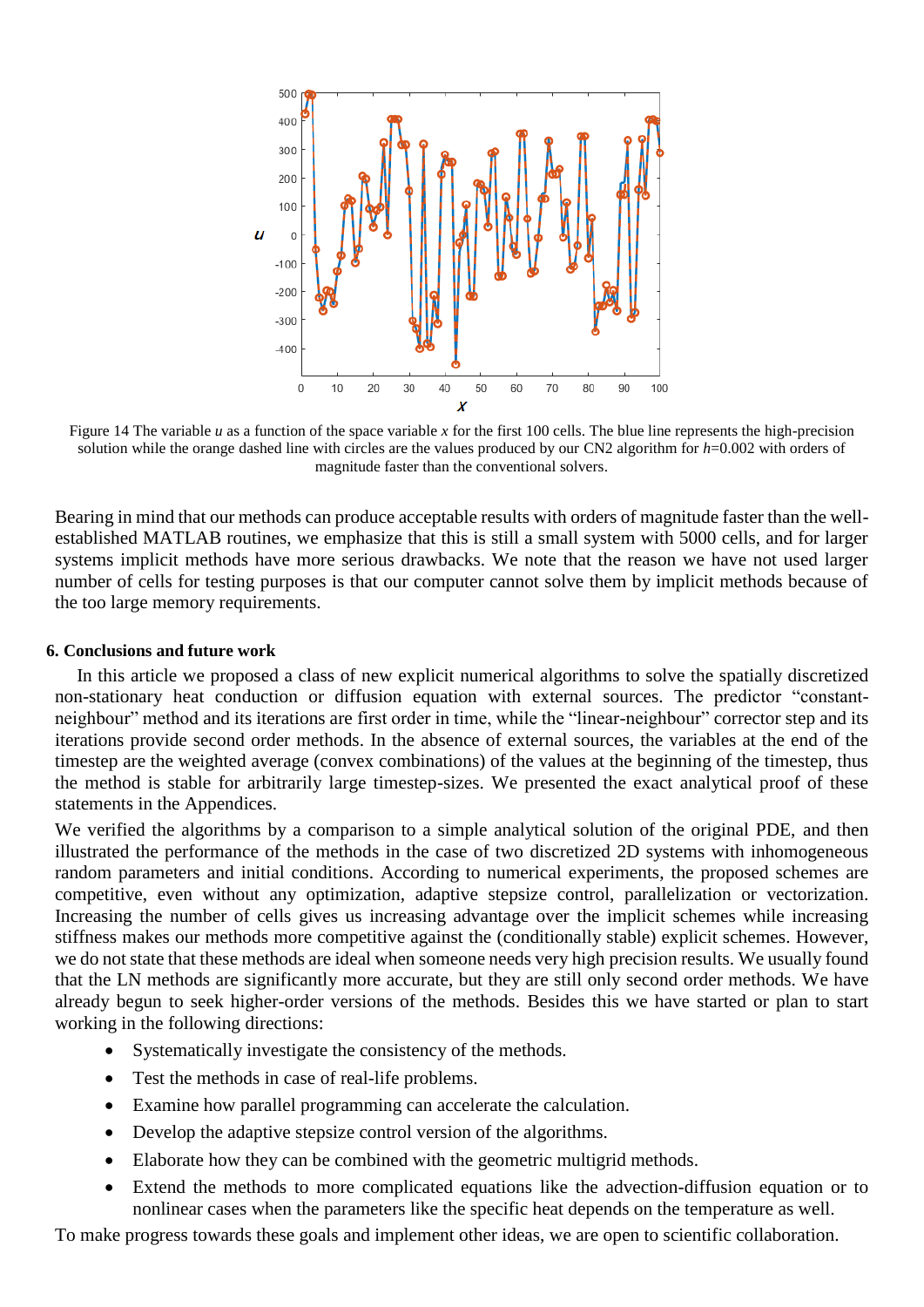# **7. Acknowledgement**

This research was supported by the EU and the Hungarian State, co-financed by the ERDF in the framework of the GINOP-2.3.4-15-2016-00004 project. I'm also grateful to András Gilicz, László Baranyi, Gábor Pszota and Tamás Jenyó.

# **8. References**

- [1] J. H. Lienhard IV and J. H. Lienhard V, *A HEAT TRANSFER TEXTBOOK, fourth edition*. 2017.
- [2] G. Blaj, C. J. Kenney, J. Segal, and G. Haller, "Analytical Solutions of Transient Drift-Diffusion in P-N Junction Pixel Sensors," pp. 1–13, 2017.
- [3] E. Kovács and J. Majár, "On some analogous transient phenomena," in *MultiScience - XXXII. microCAD International Multidisciplinary Scientific Conference*, 2018, p. C1/1.
- [4] J. H. Ferziger and M. Perić, *Computational Methods for Fluid Dynamics*. Springer, 1996.
- [5] M. HosseiniMehr, M. Cusini, C. Vuik, and H. Hajibeygi, "Algebraic dynamic multilevel method for embedded discrete fracture model (F-ADM)," *J. Comput. Phys.*, vol. 373, no. 15, pp. 324–345, 2018, doi: 10.1016/j.jcp.2018.06.075.
- [6] J. A. White, N. Castelletto, S. Klevtsov, Q. M. Bui, D. Osei-Kuffuor, and H. A. Tchelepi, "A twostage preconditioner for multiphase poromechanics in reservoir simulation," *Comput. Methods Appl. Mech. Eng.*, vol. 357, p. 112575, 2019, doi: 10.1016/j.cma.2019.112575.
- [7] A. F. Rasmussen *et al.*, "The Open Porous Media Flow Reservoir Simulator," 2019.
- [8] C. Lu, X. Jiao, and N. Missirlis, "A hybrid geometric + algebraic multigrid method with semi-iterative smoothers," *Numer. Linear Algebr. with Appl.*, vol. 00, pp. 1–18, 2013, doi: 10.1002/nla.1925.
- [9] Y. Wang and J. E. Killough, "Solver preconditioning using the combinatorial multilevel method on reservoir simulation," *Comput. Geosci.*, vol. 19, no. 4, pp. 695–708, 2015, doi: 10.1007/s10596-015- 9485-8.
- [10] M. Cusini, C. van Kruijsdijk, and H. Hajibeygi, "Algebraic dynamic multilevel (ADM) method for fully implicit simulations of multiphase flow in porous media," *J. Comput. Phys.*, vol. 314, pp. 60–79, 2016, doi: 10.1016/j.jcp.2016.03.007.
- [11] P. J. van Der Houwen and B. P. Sommeijer, "On the Internal Stability of Explicit, m-Stage Runge-Kutta Methods for Large m‐Values," *ZAMM ‐ J. Appl. Math. Mech. / Zeitschrift für Angew. Math. und Mech.*, vol. 60, p. 479, 1980, doi: 10.1002/zamm.19800601005.
- [12] A. R. Gourlay, "Hopscotch: a Fast Second-order Partial Differential Equation Solver," *IMA J. Appl. Math.*, vol. 6, no. 4, pp. 375–390, 1970.
- [13] A. R. Gourlay, "General Hopscotch Algorithm for the Numerical Solution of Partial Differential Equations," *IMA J. Appl. Math.*, vol. 7, no. 2, pp. 216–227, 1971.
- [14] V.K. Saul'yev, *Integration of Equations of Parabolic Type by the Method of Nets*. New York: Pergamon Press, 1964.
- [15] H. Z. Barakat and J. A. Clark, "On the solution of the diffusion equations by numerical methods," *J. Heat Transfer*, vol. 88, no. 4, pp. 421–427, 1966, doi: 10.1115/1.3691590.
- [16] D. J. Evans and A. R. B. Abdullah, "Group Explicit Methods for Parabolic Equations," *Int. J. Comput. Math.*, vol. 14, no. 1, pp. 73–105, 1983, doi: 10.1080/00207168308803377.
- [17] M. S. Sahimi, E. Sundararajan, M. Subramaniam, and N. A. A. Hamid, "The D'Yakonov fully explicit variant of the iterative decomposition method," *Comput. Math. with Appl.*, vol. 42, pp. 1485– 1496, 2001, doi: 10.1016/S0898-1221(01)00256-5.
- [18] G. F. Sun, G. R. Liu, and M. Li, "An efficient explicit finite-difference scheme for simulating coupled biomass growth on nutritive substrates," *Math. Probl. Eng.*, vol. 2015, 2015, doi: 10.1155/2015/708497.
- [19] B. M. Chen-Charpentier and H. V. Kojouharov, "An unconditionally positivity preserving scheme for advection-diffusion reaction equations," *Math. Comput. Model.*, vol. 57, pp. 2177–2185, 2013, doi: 10.1016/j.mcm.2011.05.005.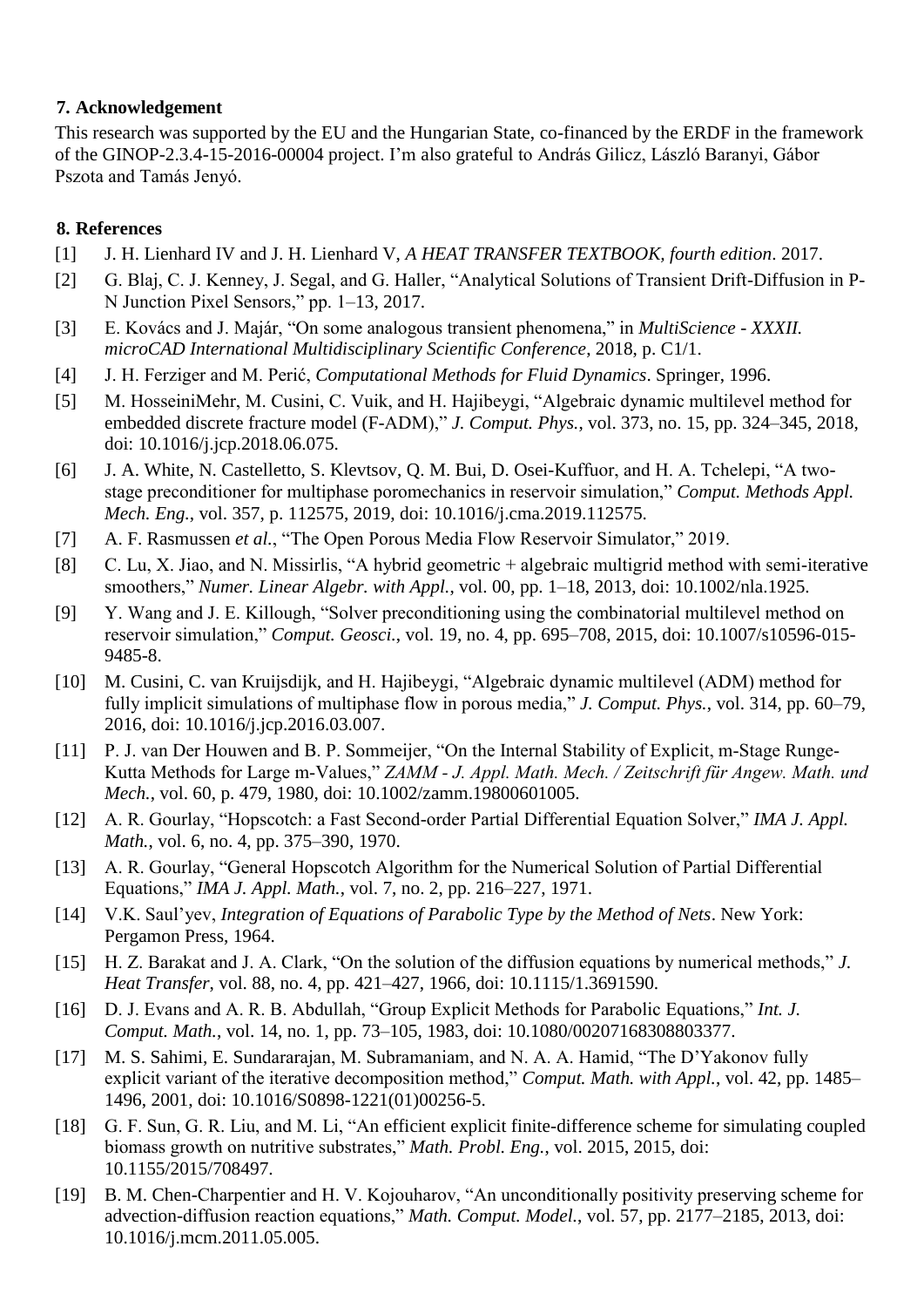- [20] S. Gasparin, J. Berger, D. Dutykh, and N. Mendes, "Stable explicit schemes for simulation of nonlinear moisture transfer in porous materials," *J. Build. Perform. Simul.*, vol. 11, no. 2, pp. 129– 144, 2018, doi: 10.1080/19401493.2017.1298669.
- [21] G. Xue and H. Feng, "A new parallel algorithm for solving parabolic equations," *Adv. Differ. Equations*, vol. 2018, no. 1, 2018, doi: 10.1186/s13662-018-1617-8.
- [22] R. Tavakoli and P. Davami, "New stable group explicit finite difference method for solution of diffusion equation," *Appl. Math. Comput.*, vol. 181, no. 2, pp. 1379–1386, 2006, doi: 10.1016/j.amc.2006.03.005.
- [23] P. N. Vabishchevich and P. E. Zakharov, "Explicit-implicit splitting schemes for parabolic equations and systems," in *Lecture Notes in Computer Science (including subseries Lecture Notes in Artificial Intelligence and Lecture Notes in Bioinformatics)*, 2015, doi: 10.1007/978-3-319-15585-2\_18.
- [24] P. O. Appau, O. K. Dankwa, and E. T. Brantson, "A comparative study between finite difference explicit and implicit method for predicting pressure distribution in a petroleum reservoir," *Int. J. Eng. Sci. Technol.*, vol. 11, no. 4, 2019, doi: 10.4314/ijest.v11i4.3.
- [25] A. Moncorgé, H. A. Tchelepi, and P. Jenny, "Modified sequential fully implicit scheme for compositional flow simulation," *J. Comput. Phys.*, vol. 337, no. 15, pp. 98–115, 2017, doi: 10.1016/j.jcp.2017.02.032.
- [26] L. J. Campbell and B. Yin, "On the stability of alternating-direction explicit methods for advectiondiffusion equations," *Numer. Methods Partial Differ. Equ.*, vol. 23, no. 6, pp. 1429–1444, 2007, doi: 10.1002/num.20233.
- [27] M. N. Özişik, *Finite Difference Methods in Heat Transfer*. CRC Press, 2017.
- [28] A. R. Gourlay and S. McKee, "The construction of hopscotch methods for parabolic and elliptic equations in two space dimensions with a mixed derivative," *J. Comput. Appl. Math.*, vol. 3, no. 3, p. 201, 1977, doi: 10.1016/S0377-0427(77)80009-5.
- [29] L. M. Skvortsov, "Explicit stabilized Runge-Kutta methods," *Comput. Math. Math. Phys.*, vol. 51, no. 7, pp. 1153–1166, 2011, doi: 10.1134/S0965542511070165.
- [30] J. G. Verwer, W. H. Hundsdorfer, and B. P. Sommeijer, "Convergence properties of the Runge-Kutta-Chebyshev method," *Numer. Math.*, vol. 57, no. 1, pp. 157–178, 1990, doi: 10.1007/BF01386405.
- [31] E. Kovács and A. Gilicz, "New stable method to solve heat conduction problems in extremely large systems," *Des. Mach. Struct.*, vol. 8, no. 2, pp. 30–38, 2018.
- [32] M. H. Holmes, *Introduction to Numerical Methods in Differential Equations*. Springer, 2007.
- [33] M. Hochbruck and A. Ostermann, "Exponential integrators," *Acta Numer.*, vol. 19, p. 209, 2010, doi: 10.1017/S0962492910000048.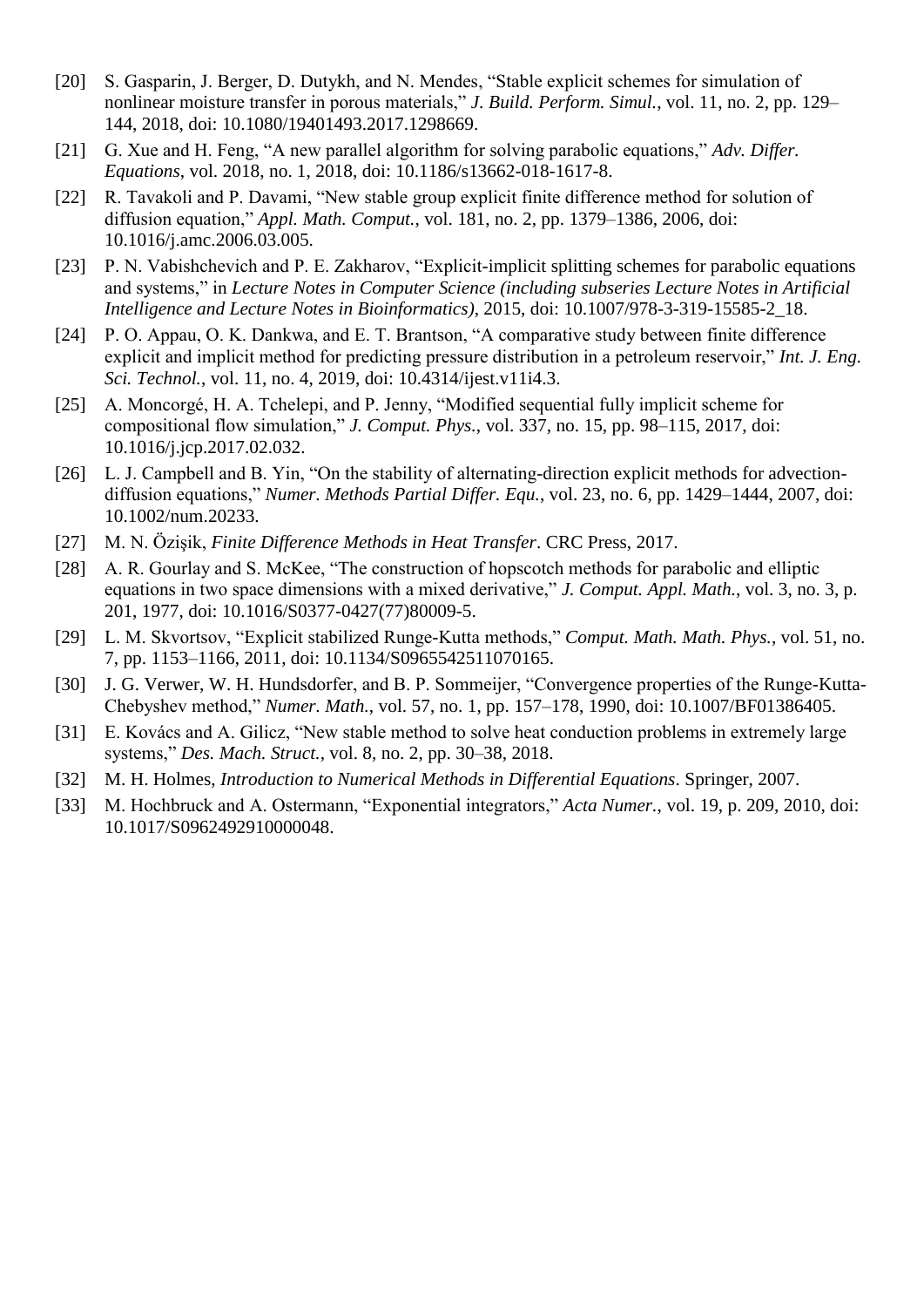| method        | Runtime (s) | MaxD               | SumD   | <b>SEnD</b> |
|---------------|-------------|--------------------|--------|-------------|
| ode45         | 0.55        | 25.8               | 30     | 5.78        |
| ode15s        | 1.56        | 9.26               | 2078.9 | 4688        |
| ode23s        | 14.54       | 0.31               | 58.2   | 109.3       |
| ode23         | 0.3         | $>10^5$ (unstable) |        |             |
| ode23         | 0.4         | 0.025              | 0.13   | 0.15        |
| ode23t        | 1.89        | 0.45               | 84.1   | 157.9       |
| $CN2, h=0.02$ | 0.006       | 16.5               | 2966   | 4933        |
| LN3, $h=0.05$ | 0.027       | 25.7               | 2239   | 3575        |
| LN3, $h=0.01$ | 0.068       | 1.08               | 91.8   | 158.8       |

Table 1. Performance and errors of different solvers for N=1000 cells. CN is for "Constant-Neighbour", LN is for "Linear-Neighbour". The error quantities are defined by formulas (7-9).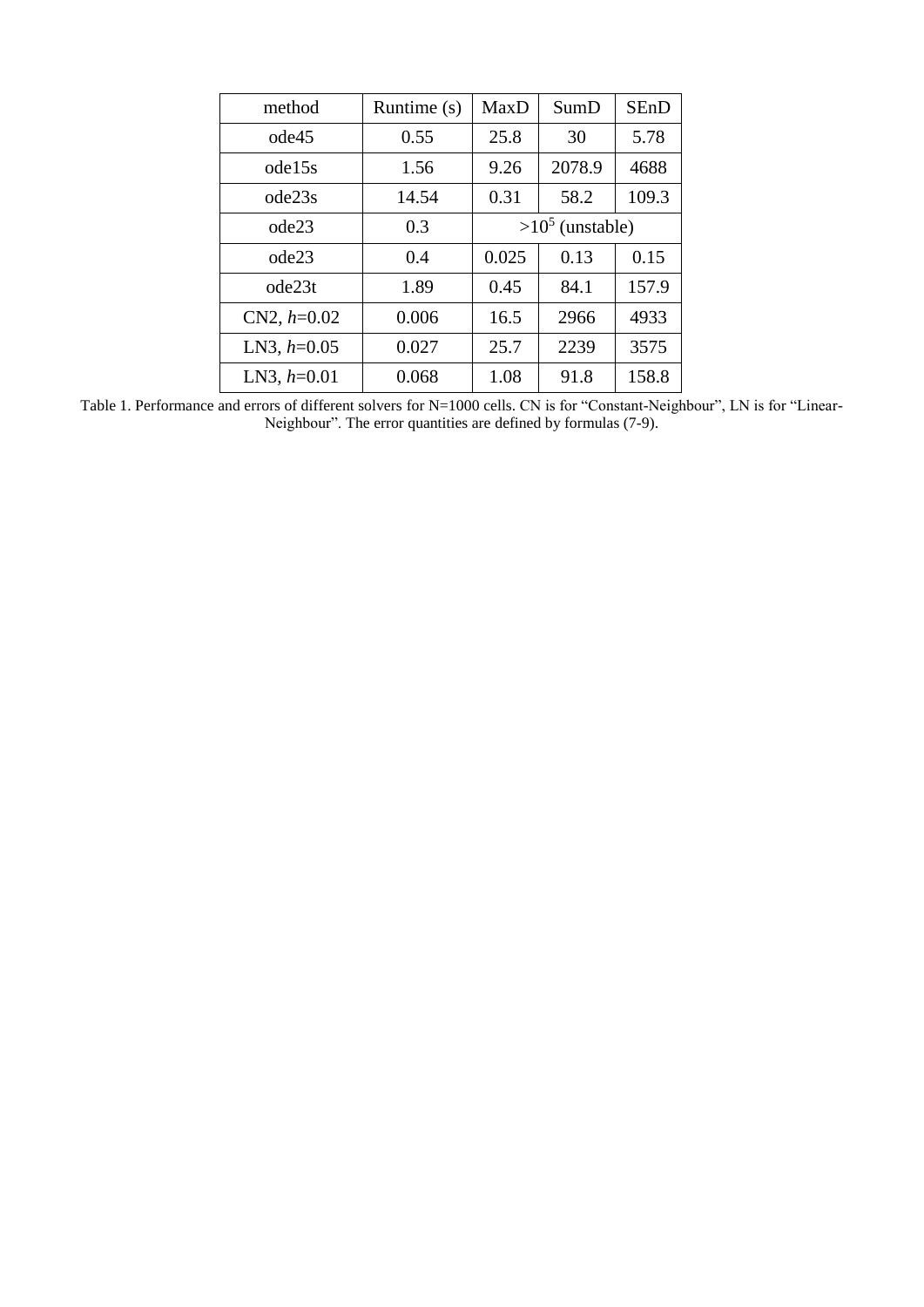| method           | Runtime (s) | MaxD  | SumD  | <b>SEnD</b> |
|------------------|-------------|-------|-------|-------------|
| ode15s           | 171.4       | 8.17  | 4788  | 172112      |
| ode23s           | 1816        | 0.187 | 72.03 | 1960        |
| ode23t           | 163.1       | 0.377 | 153.1 | 3905        |
| $CN2, h=0.002$   | 0.63        | 117.8 | 14863 | 95649       |
| $CN1, h=0.0002$  | 1.75        | 70.48 | 4380  | 27110       |
| $CN2, h=0.0001$  | 6.53        | 8.0   | 629.4 | 4911        |
| LN4, $h=0.0001$  | 12.5        | 3.4   | 102.9 | 326         |
| LN3, $h=0.00002$ | 49.6        | 0.292 | 11.38 | 45.3        |
| LN3, $h=0.00001$ | 95.1        | 0.072 | 2.78  | 12.6        |

Table 2. Performance and errors of different solvers for N=5000 cells. CN is for "Constant-Neighbour", LN is for "Linear-Neighbour". The error quantities are defined by formulas (7-9).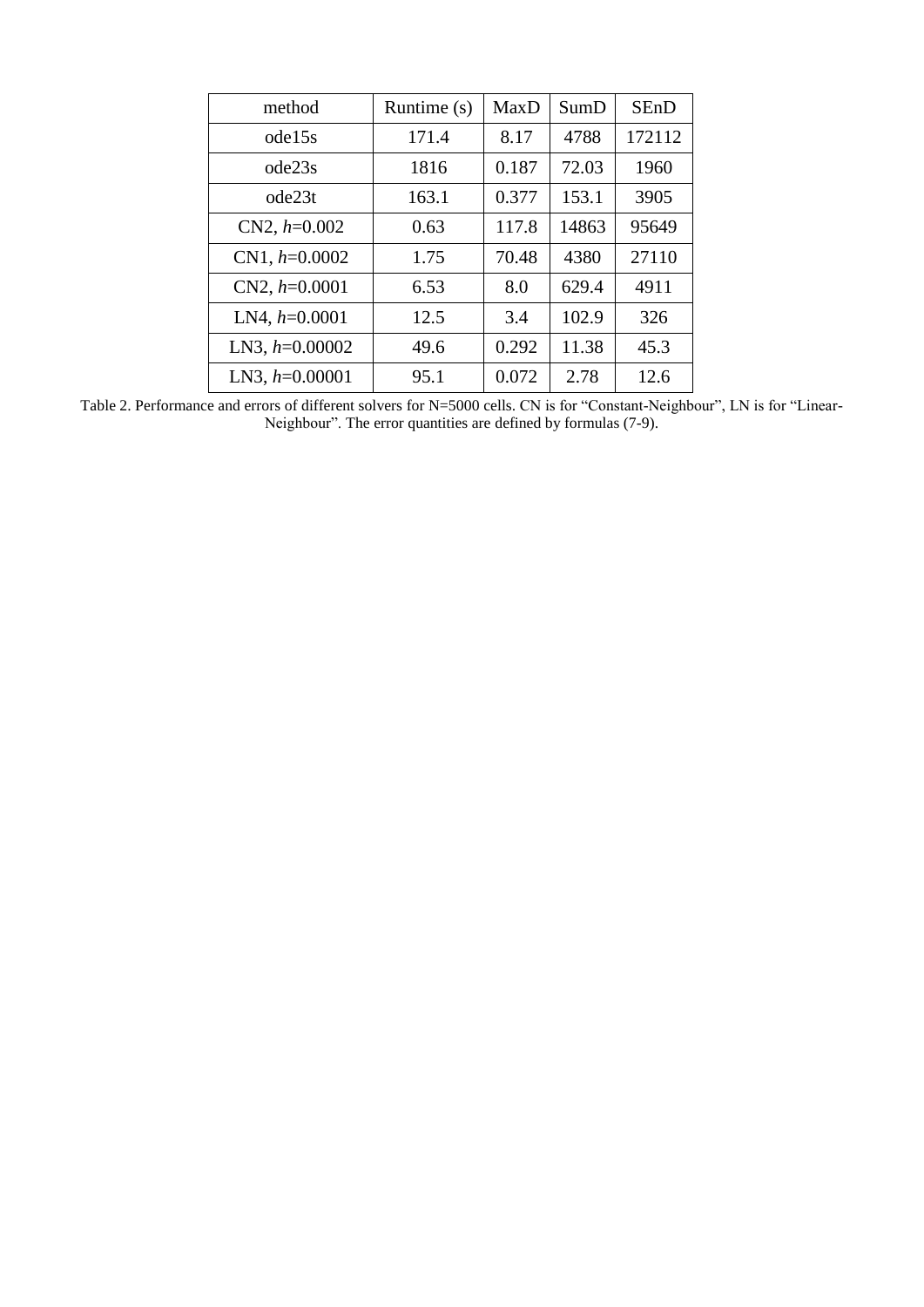## **9. Appendix A. The proof of Theorem 1**

To help the reader follow the argument, we present the matrix form of the ODE system:

$$
\frac{d}{dt} \begin{pmatrix} u_1 \\ \vdots \\ u_N \end{pmatrix} = \begin{pmatrix} m_{11} & \dots & m_{1N} \\ \vdots & \vdots & \vdots \\ m_{N1} & \dots & m_{NN} \end{pmatrix} \begin{pmatrix} u_1 \\ \vdots \\ u_N \end{pmatrix} + \begin{pmatrix} Q_1 \\ \vdots \\ Q_N \end{pmatrix}
$$

The exact solution of the initial value problem:

$$
\vec{u}(t) = e^{Mt}\vec{u}_0 + \left(e^{Mt} - 1\right)M^{-1}\vec{Q} = \left(1 + Mt + M^2\frac{t^2}{2} + M^3\frac{t^3}{3!} + \dots\right)\vec{u}_0 + \left(t + M\frac{t^2}{2} + M^2\frac{t^3}{3!} + \dots\right)\vec{Q}
$$

Without the loss of generality we examine only  $u_1$  at the first timestep. It implies that we use the initial values  $u_j(0)$  at the beginning of the time-step. The 0<sup>th</sup> and first order terms in the exact solution at  $t=h$  are the following:

$$
u_1(h) = u_1(0)\left(1 + m_{11}h\right) + h\sum_{j>1} m_{1j}u_j(0) + Q_1h\tag{A1}
$$

The second order terms:

$$
u_1(h) = \frac{h^2}{2} \sum_{j=1}^{N} m_{ij} \sum_{k=1}^{N} m_{jk} u_k(0) + \frac{h^2}{2} \sum_{j=1}^{N} m_{ij} Q_j
$$
 (A2)

A) Our **constant**-neighbour solution:

$$
u_1^{\text{CN}}(h) = u_1(0)e^{m_{11}h} + \frac{a_1}{m_{11}}\left(e^{m_{11}h} - 1\right),
$$

where

$$
a_1 = \sum_{j>1} m_{1j} u_j(0) + Q_1
$$

is a constant. Now one can write

$$
u_1^{CN}(h) = u_1(0) \left( 1 + m_{11}h + \frac{m_{11}^2 h^2}{2} + \dots \right) + \frac{1}{m_{11}} \left( \sum_{j>1} m_{1j} u_j(0) + Q_1 \right) \left( m_{11}h + \frac{(m_{11}h)^2}{2} + \dots \right) =
$$
  

$$
u_1(0) \left( 1 + m_{11}h + \frac{m_{11}^2 h^2}{2} + \dots \right) + h \left( \sum_{j>1} m_{1j} u_j(0) + Q_1 \right) \left( 1 + \frac{m_{11}h}{2} + \dots \right)
$$
 (A3)

 $\overline{a}$ It is easy to see that the first and the second order terms are the same as in (A1), thus the local error is second order, which means that the CN method is first order.

B) When we do the iteration in the case of the CN method, we put the newly obtained values  $u_i^{\text{CN}}$  $u_j^{\text{CN}}(h)$  instead of the initial values  $u_j(0)$  in (A3). However, the term with  $u_j(0)$  is already multiplied by *h* in (A3), thus we need to care only about the 0th order terms in  $u_i^{\text{CN}}$  $u_j^{\text{CN}}(h)$ , which is just  $u_j(0)$ . It means that the iterations modify only the terms with order higher than one, so the iterated versions CN2, CN3, etc. are at least first order. C) In the case of the second (**linear**-neighbour) method, we start from (6)

$$
u_1^{\text{LN2}} = u_1(0)e^{-\frac{h}{\tau_1}} + \left(a_1\tau_1 - s_1\tau_1^2\right)\left(1 - e^{-\frac{h}{\tau_1}}\right) + s_1\tau_1h = u_1(0)e^{m_{11}h} + \frac{a_1}{m_{11}}\left(e^{m_{11}h} - 1\right) + \frac{s_1h}{m_{11}}\left(\frac{e^{m_{11}h} - 1}{m_{11}h} - 1\right).
$$

The first two terms are obviously the same as  $u_1^{\text{CN}}$  $u_1^{\text{CN}}(h)$  in point A). After calculating the quantities

$$
a_1^{\text{pred}} = \sum_{j>1} m_{ij} u_j^{\text{CN}}(h) + Q_1 \text{ and } s_1 = \frac{a_1^{\text{pred}} - a_1}{h} = \frac{1}{h} \sum_{j>1} m_{ij} \left( u_j^{\text{CN}}(h) - u_j(0) \right)
$$

we can examine the last term: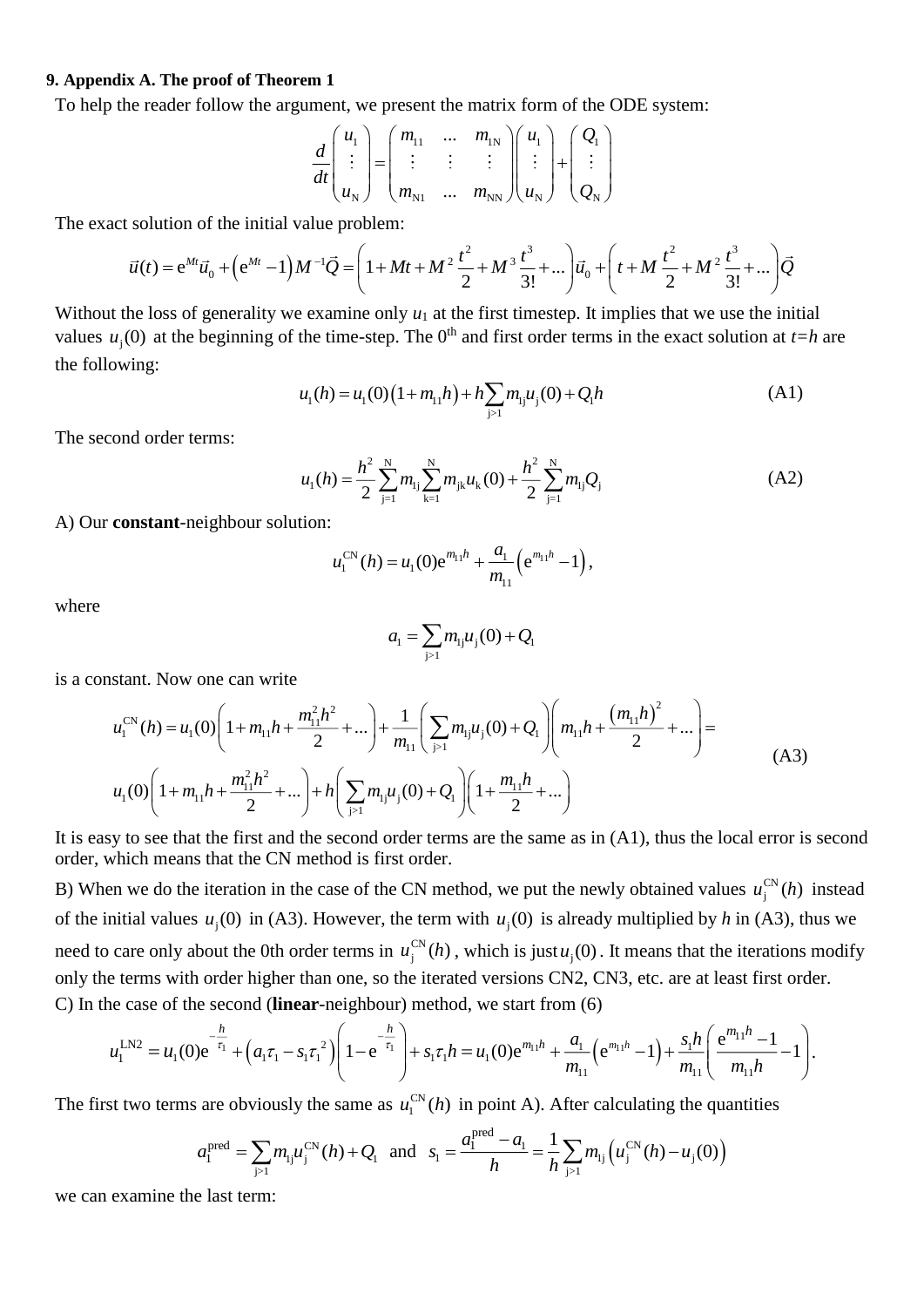$$
\frac{s_i h}{m_{11}} \left( \frac{e^{m_{11}h} - 1}{m_{11}h} - 1 \right) = \frac{1}{m_{11}} \sum_{j \ge 1} m_{1j} \left( u_j^{CN}(h) - u_j(0) \right) \cdot \left( \frac{m_{11}h + \frac{m_{11}^2h^2}{2} + \frac{m_{11}^3h^3}{6} + \dots}{m_{11}h} - 1 \right) = \frac{1}{m_{11}h}
$$
\n(A4)

Now we substitute back the  $u_i^{\text{CN}}$  $u_j^{\text{CN}}(h)$  solution instead of (X) into the first bracket:

$$
u_j^{CN}(h) - u_j(0) = u_j(0) \left(1 + m_{jj}h + \ldots\right) + h \left(\sum_{k \neq j} m_{jk} u_k(0) + Q_j\right) \left(1 + \frac{m_{jj}h}{2} + \ldots\right) - u_j(0) =
$$
  

$$
u_j(0) \left(m_{jj}h + \ldots\right) + h \left(\sum_{k \neq j} m_{jk} u_k(0) + Q_j\right) \underbrace{\left(1 + \frac{m_{jj}h}{2} + \ldots\right)}_{\square}
$$

This term contains only first and higher order terms, as well as the last (\*) bracket in (A4). We can conclude that the LN2 iteration step does affect only the second and higher order terms. As we do not examine third and higher order terms, we have to care only for the first, *h/2* term in (\*) and also the first term, the number one in  $(\square)$ , thus we can write for the second order terms of  $(A4)$ :

$$
\sum_{j>1} m_{1j} \left[ u_j(0) \left( m_{jj} h + ... \right) + h \left( \sum_{k \neq j} m_{jk} u_k(0) + Q_j \right) \right] \cdot \frac{h}{2} = \frac{h^2}{2} \sum_{j>1} m_{1j} \left[ u_j(0) m_{jj} + \sum_{k \neq j} m_{jk} u_k(0) + Q_j \right]
$$

The second order terms from (A3) and (A4) are the following:

$$
u_{1}(0) \frac{m_{11}^{2}h^{2}}{2} + h \left( \sum_{j>1} m_{1j} u_{j}(0) + Q_{1} \right) \frac{m_{11}h}{2} + \frac{h^{2}}{2} \left[ \sum_{j>1} m_{1j} m_{jj} u_{j}(0) + \sum_{j>1} m_{1j} \sum_{k \neq j} m_{jk} u_{k}(0) + \sum_{j>1} m_{1j} Q_{j} \right] =
$$
  

$$
\frac{h^{2}}{2} \left[ u_{1}(0) m_{11}^{2} + m_{11} \sum_{j>1} m_{1j} u_{j}(0) + \sum_{j>1} m_{1j} m_{jj} u_{j}(0) + \sum_{j>1} m_{1j} \sum_{k \neq j} m_{jk} u_{k}(0) + m_{11} Q_{1} + \sum_{j>1} m_{1j} Q_{j} \right]
$$
  

$$
\frac{m_{11} \sum_{j=1}^{N} m_{1j} u_{j}(0)}{\sum_{j=1}^{N} m_{1j} \sum_{k=1}^{N} m_{1j} \sum_{k=1}^{N} m_{1k} u_{k}(0)}
$$

which is equivalent to  $(A2)$ , i.e. the LN2 method is at least  $2<sup>nd</sup>$  order.

D) We can follow the same logic as in point B). When we calculate the value of  $u_1^{\text{LN3}}$  $u_1^{\text{LN3}}$ , we have to replace CN  $u_j^{\text{CN}}(h)$  with  $u_j^{\text{LN2}}$  $u_j^{\text{LN2}}$  in  $a_l^{\text{pred}}$  and therefore in the (X) term in (A4). Again, these  $u_j^{\text{LN2}}$  $u_j^{\text{LN2}}$  are multiplied by (\*) containing at least first order terms, thus we have to take only 0<sup>th</sup> and 1<sup>st</sup> order terms into consideration in LN2  $u_j^{LN2}$ . As the LN2 iteration step does not change the 0<sup>th</sup> and 1<sup>st</sup> order terms, we obtain that the LN3 (and also the LN4, etc.) results equal to the LN2 results up to  $2<sup>nd</sup>$  order, which means that we proved the theorem.

### **10. Appendix B. The proof of Theorem 2**

Again, without the loss of generality we examine only  $u_1$  at the first timestep. We will use the facts that  $\tau_i = -1/m_{ii} > 0$ ,  $m_{ij, j \neq i} > 0$  and therefore  $0 < e^{-h/\tau_i} = e^{m_{ii}h} \leq 1$  because of physical reasons, namely the Second law of thermodynamics.

A) Let us examine the CN1 solution:

$$
u_1^{\text{CN}} = u_1(0) \cdot e^{-\frac{h}{\tau_1}} + a_1 \tau_1 \cdot \left(1 - e^{-\frac{h}{\tau_1}}\right)
$$